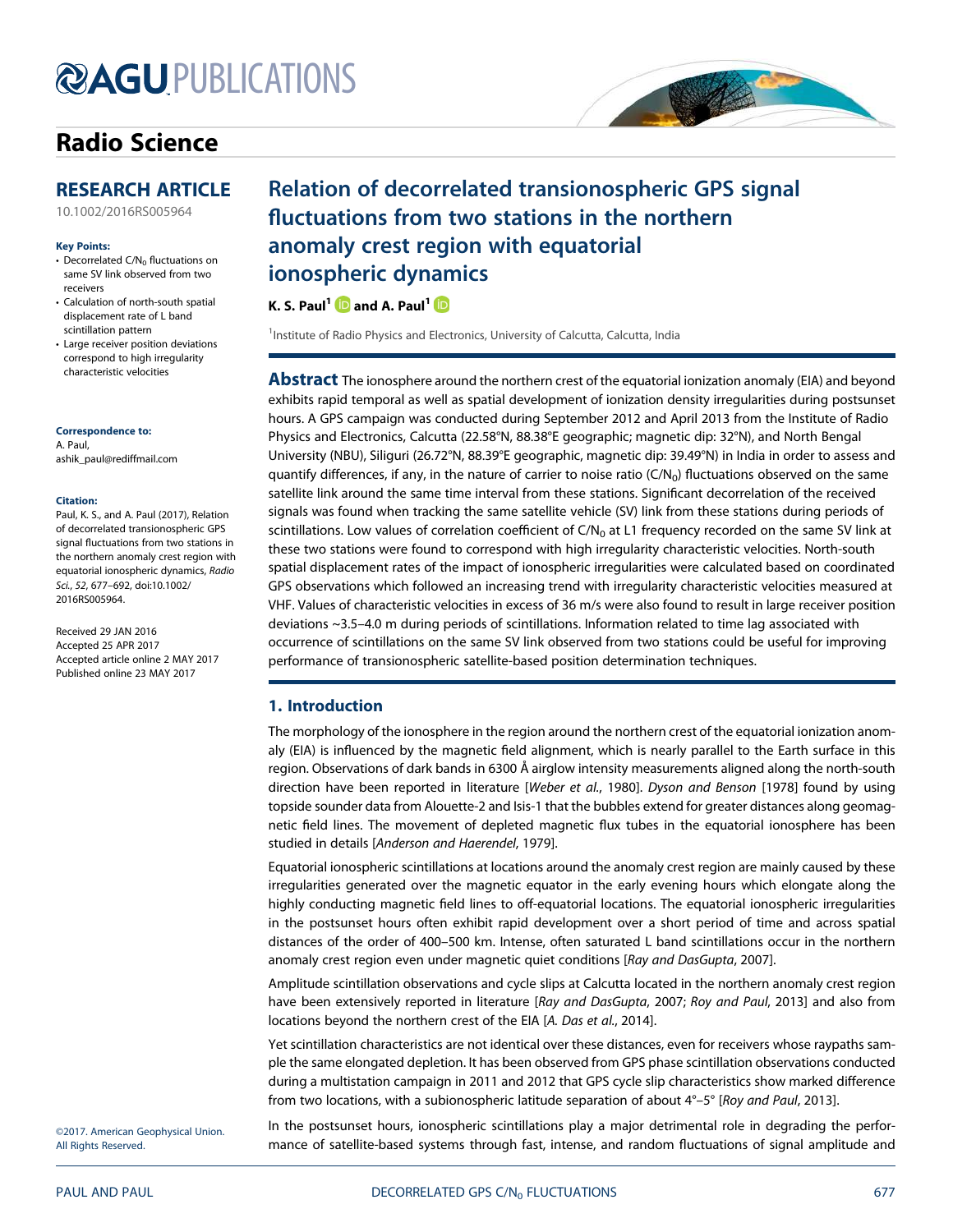cycle slips in the phase often resulting in complete loss of lock of the signal. It is necessary to develop a causative understanding of such variations even across base lines ~500 km in view of the stringent requirement of precision approach for aircrafts and high dynamic platform as stipulated by the International Civil Aviation Organization.

Study of the effects of the dynamic evolution of irregularities will provide new information for SBAS (Satellite Based Augmentation System), as this effect will be superposed on the already existing high spatial gradient of ionization in this geophysically sensitive region from the northern crest toward the midlatitudes [A. Das et al., 2014]. Information related to the time interval between the onset or occurrence of scintillations on the same SV link observed from the two stations could be used for designing satellite-based position determination algorithms where such satellite links which are tracked from both stations and are affected by scintillations could be excluded from position calculations.

The emphasis of the present paper is to understand the possible reasons behind different levels of impact of equatorial ionospheric irregularities on the same GPS SV link over the same time interval for sites spanning the anomaly crest region and beyond. The effect of randomness of the medium of propagation, measured in terms of characteristic velocity, contributes significantly toward decorrelating transionospheric satellite signals and degrading the performance and accuracy of satellite-based communication and navigation systems operational in this region. The characteristic velocity is taken as a measure of randomness of the medium of propagation through which transionospheric satellite signals propagate to ground-based receivers.

Irregularity dynamical information including characteristic velocity has been obtained using simple and inexpensive VHF spaced aerial measurements [Bhattacharyya et al., 1989, 2001]. These measurements of zonal drift and characteristic velocity could serve as an indicator of L band scintillations and GPS position accuracy parameters such as position dilution of precision (PDOP) [Das et al., 2014b].

In this study, the correlation between amplitude scintillations is examined, as quantified by the carrier to noise density ratio  $C/N_{0}$ , for two sites spanning the anomaly crest, as a function of the characteristic velocity derived from VHF measurements. The characteristic velocity is compared to the time differences between the onset and occurrence of scintillations on the same SV link from a chain of GPS stations, which correspond to a "spatial displacement rate." Receiver position deviations are also estimated during the period of scintillations to correlate randomness of the medium of propagation with navigation accuracy.

The practical intent is to find out whether quantitative specification of the effects of diverse satellite signal fluctuations across baselines of the order of 500 km when traversing through ionospheric irregularities could be used for satellite-based services and application, e.g., planning satellite selection in development of algorithms to improve the accuracy of position fixing.

## 2. Data and Methodology

In the present paper, to study the dynamic behaviour of equatorial ionosphere across a spatial extent of 450 km (~equivalent to 4° latitude separation at 350 km subionospheric height), GPS carrier to noise ratios  $(C/N<sub>0</sub>)$  have been recorded from two stations Calcutta and Siliguri on the same satellite link over the same time interval during September 2012 and April 2013. In order to quantify the differences observed in  $C/N_0$ fluctuations from these two stations on the same SV link, correlations of  $C/N_0$  have been calculated and from the associated time lags a north-south displacement rate of the impact of irregularities has been estimated. Irregularity characteristic velocities at VHF represent the randomness in the medium of propagation which has been calculated to develop a causal understanding for diverse  $C/N_0$  fluctuations over spatial extents ~500 km.

A multistation GPS campaign was conducted from the Institute of Radio Physics and Electronics (IRPE), University of Calcutta, Calcutta (22.58°N, 88.38°E geographic; 33.82°N magnetic dip), and Department of Physics, North Bengal University (NBU), Siliguri (26.72°N, 88.39°E geographic, 39.49°N magnetic dip), during the equinoctial periods of September 2012 and April 2013. C/N<sub>0</sub> and S<sub>4</sub> variations were measured for the above period from two dual-frequency GPS receivers, one at Calcutta situated in the anomaly crest region and the other beyond the northern crest of the EIA at Siliguri, almost along the same geographic longitude (~88.5°E).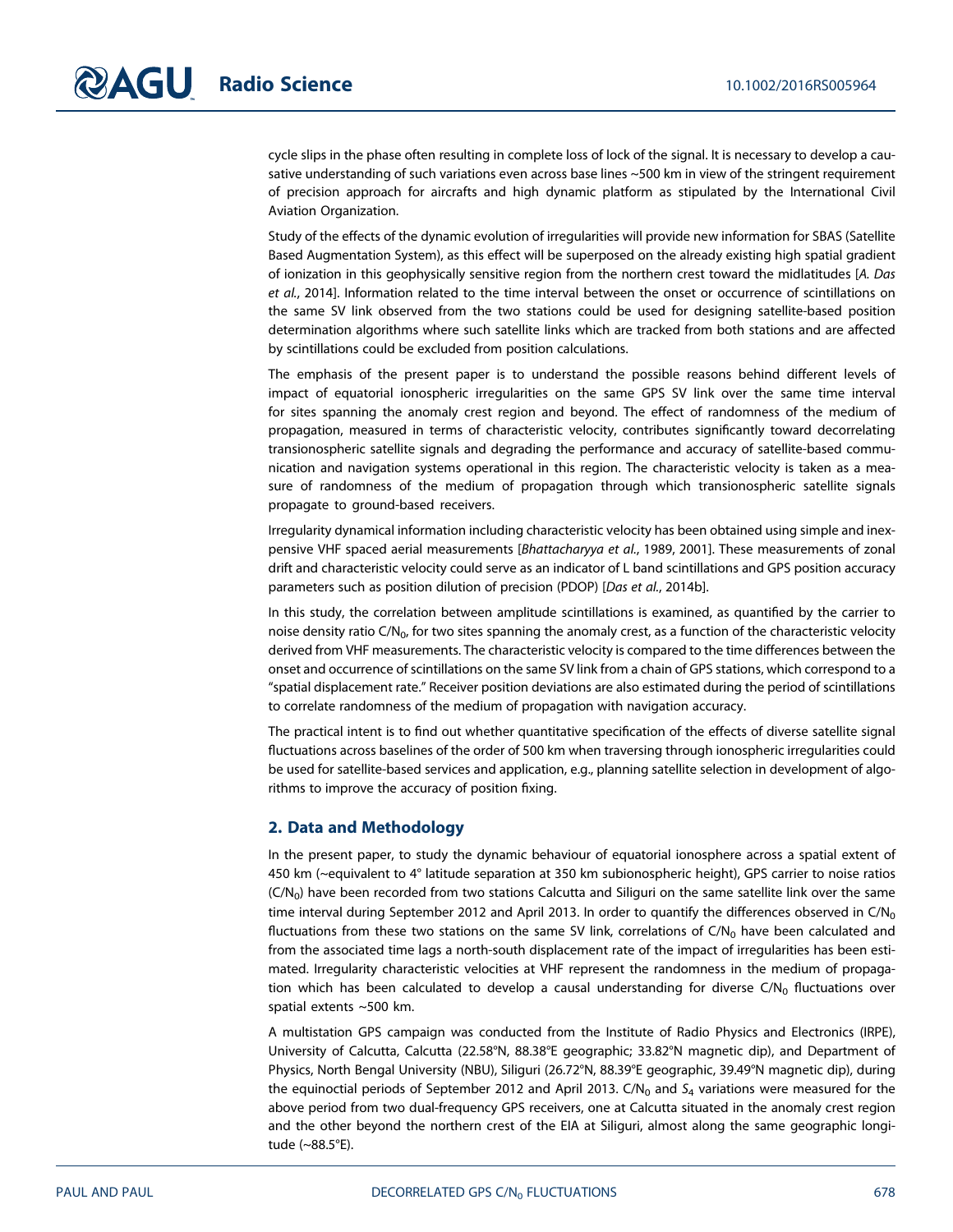The station at Calcutta, operated by the IRPE is part of the international SCINDA (SCIntillation Network Decision Aid) program of the U.S. Air Force since November 2006 whereby a dual-frequency ionospheric scintillation and total electron content (TEC) monitor is operational continuously providing  $C/N<sub>0</sub>$  at a sampling frequency of 50 Hz, diurnal TEC and scintillation index  $S_4$  at 1 min interval and polar plots corresponding to different satellites observed during the whole day. These data may be accessed in a postprocessed format by authorized users. Receiver position information is also available in terms of latitude and longitude at 1 s sampling interval from this receiver.

Amplitude scintillation index  $(S_4)$ , and TEC were recorded at 1 minute sampling interval while C/N<sub>0</sub> was recorded at 50 Hz sampling frequency from the dual-frequency GPS receiver operational at NBU. The location of this station is important, being situated in the geophysically sensitive region poleward from the northern crest of the Equatorial Ionization Anomaly (EIA). TEC deviations were calculated by estimating the differences from the 90 min moving average values.

In order to understand the location of the northern crest of the equatorial ionization anomaly (EIA) in relation to the stations at Calcutta and Siliguri, TEC maps have been made using measured Slant TEC above an elevation angle of 50° combining data from the IGS stations located at Port Blair (11.64°N, 92.71°E geographic; magnetic dip 9.72°N), Bangalore (12.95°N, 77.68°E geographic; magnetic dip 11.69°N), and Hyderabad 17.44°N, 78.47°E geographic; magnetic dip 21.9°N) with that recorded at Calcutta and Siliguri.

In the present paper, efforts have been made to identify the cases when both the receivers at Calcutta and Siliguri recorded scintillations over the same time interval on the same satellite link. The occurrence of scintillation in the satellite track has been considered only when the corresponding  $S<sub>4</sub>$  index recorded by the receiver shows value greater than 0.2 for at least 3 min time interval or more. Scintillation index  $(S_4)$ has been categorized into three sections, namely, (i) mild scintillation (0.2  $\leq$  S<sub>4</sub>  $<$  0.4), (ii) moderate scintillation (0.4  $\leq$  S<sub>4</sub>  $<$  0.6), (iii) and intense scintillation (S<sub>4</sub>  $\geq$  0.6), respectively. During analysis of the data for September 2012 and April 2013, periods of common scintillation observation from the two stations were found on 1, 3, 4, and 25 September 2012 and 2, 5, 10, 11, 13, and 27 April 2013. Detailed descriptions of solar and magnetic activities during these periods are listed in Table 1. During the months of September 2012 and April 2013, one moderate geomagnetic storm occurred during 3–4 September 2012 having maximum negative Dst of  $-74$  nT. Correlation was performed on samples of C/N<sub>0</sub> deviations of 3 min duration simultaneously observed from Calcutta and Siliguri on the same SV link for September 2012 and April 2013 and expressed in the form of correlation coefficient.  $C/N_0$  deviations have been calculated by subtracting the moving averaged values, calculated over a running time interval of 10 min, from the in situ measurement of C/N<sub>0</sub>. As the two stations are situated along the same meridian, the time lag associated with cross correlation of  $C/N_0$  deviations recorded on a particular satellite link would provide an estimate of the north-south displacement rate of the impact of the irregularities on the same SV link.

A parameter, spatial displacement rate, has been calculated to understand the north-south rate of movement of the impact of GPS L band irregularities on the same SV link observed from Calcutta and Siliguri around the same time. To obtain this parameter, the component of the ionospheric pierce point (IPP) separation along the north-south direction for the satellite link observed from the two stations at Calcutta and Siliguri over the same time interval has been taken into account. This separation was converted into equivalent distance. The time lag obtained from the cross-correlation plot between the  $C/N_0$ -L1 deviations recorded from Calcutta and Siliguri was considered as the difference between the time of impact of the irregularity with the two transionospheric links. Finally, the spatial displacement rate was obtained by dividing the north-south component of the calculated distance by the time lag. The spatial displacement rates have been calculated corresponding to cross-correlation coefficients of  $C/N_0$ -L1 deviations greater than 0.2 in order to avoid the cases of strong scattering.

It is defined as

$$
\text{Spatial Displacement Rate} = \frac{\left(\Delta \text{lat}^2 + \Delta \text{lon}^2\right)^{1/2}}{\tau \times 60} \sin \left(\text{tan}^{-1} \frac{\Delta \text{lat}}{\Delta \text{lon}}\right) \left(\text{km/s}\right) \tag{1}
$$

where  $\Delta$ lat is (subionospheric latitude of satellite link<sub>NBU</sub>) – (subionospheric latitude of satellite link<sub>IRPE</sub>) in kilometers, Δlon is (subionospheric longitude of satellite link <sub>NBU</sub>) – (subionospheric longitude of satellite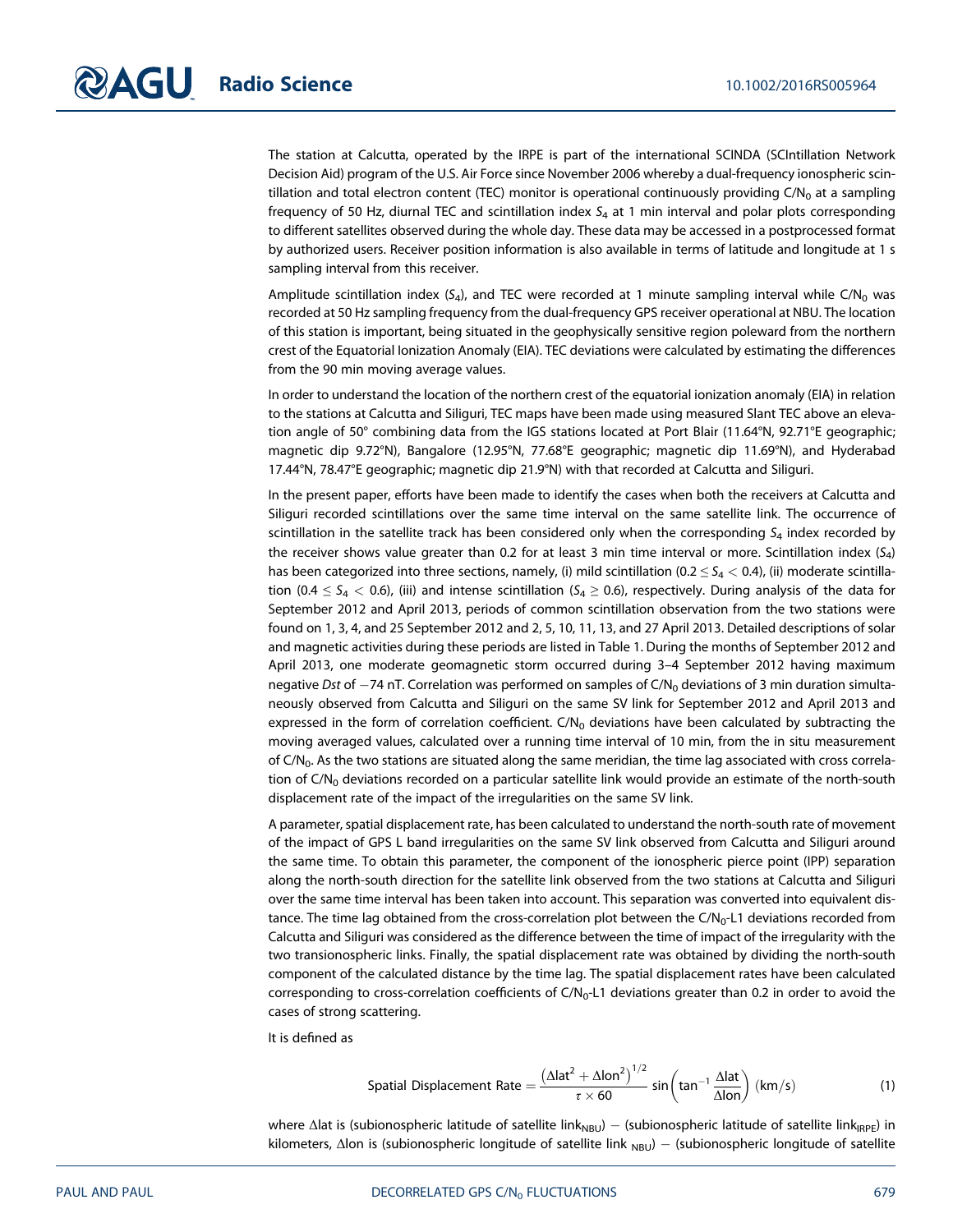| Table 1. List of SV Numbers, Times of Occurrence, lonospheric Pierce Points (IPP), Geophysical Parameters, Namely, Sunspot Number, Dst Index and Kp Index, and IPP Separation for the Same GPS<br>ponding to the Start and End Times of Common Scintillation Observation for the Two Periods of Observation, Namely, September 2012 | lonospheric Pierce Point (IPP) | Separations<br><b>P</b><br>Subionospheric<br>Longitude (°E)<br>subionospheric<br>Latitude (°N) | ALongitude<br>$(\text{em})$ (km)<br><b>ALatitude</b><br>$(M_0)$ (Km)<br>Final<br>Initial<br>Final | <b>Tinal</b><br>hitial<br>Final<br>Initial<br>╦<br>ె<br>╦<br>ె<br>╦<br>ె | 0.54 (59.4)<br>0.3 (33)<br>0.12 (13.2)<br>0.56 (61.6)<br>0.32 (35.2)<br>(370.7)<br>3.37<br>(375.1)<br>3.41<br>93.47<br>92.93<br>93.55<br>92.99<br>84.38<br>8.12<br>8.35<br>21.2<br>21.2 | (408.1)<br>3.71<br>(396)<br>3.6<br>34.18<br>34.48<br>34.06<br>21.57<br>22.93<br>24.93 | 0.14(15.4)<br>(432.3)<br>3.93<br>(431.2)<br>\$92<br>85.4<br>35.52<br><b>85.29</b><br>35.43 | 0.1(11)<br>(12.1)<br>$\overline{11}$<br>(433.4)<br>3.94<br>(433.4)<br>3.94<br>35.49<br>35.59<br>35.44<br>35.55<br>25.14 | 0.08 (8.8)<br>(8.8)<br>0.08<br>(434.5)<br>3.95<br>(434.5)<br>3.95<br>85.7<br>35.78<br>35.64<br>85.72<br>87.95<br>25.64<br>21.69<br>25.49 | 0.02(2.2)<br>(1.1)<br>0.01<br>(388.3)<br>(383.9)<br>3.49<br>88.01<br>87.99<br>87.96<br>20.85<br>17.32 | 0.41 (45.1)<br>0.27 (29.7)<br>0.24 (26.4)<br>0.27 (29.7)<br>(51.7)<br>(47)<br>(411.4)<br>$3.53$<br>$3.77$<br>$3.28$<br>$3.38$<br>(405.9)<br>3.69<br>93.96<br>93.55<br>86.19<br>86.49<br>94.17<br>93.7<br>19.97<br>16.9<br>17.85<br>20.54<br>23.19<br>19.18<br>21.43 | 1.04) 7.37<br>(348.7)<br>(317.9)<br>2.89<br>85.92<br>35.62<br>35.62<br>35.99 | 0.37 (40.7)<br>0.25 (27.5)<br>(359.7)<br>(317.9)<br>2.89<br>3.32<br>86.25<br>85.99<br>90.23 | (360.8)<br>(365.2)<br>90.54<br>90.27<br>90.48<br>17.96 | 0.13(14.3)<br>0.11(12.1)<br>(364.1)<br>3.31<br>(371.8)<br>3.38<br>89.36<br>89.23<br>89.28<br>89.17<br>21.78 | 0.58 (63.8)<br>(361.9)<br>3.29<br>(343.2)<br>3.12<br>84.09<br>83.67 | $0.48$ (52.8)<br>$0.35$ (38.5)<br>$0.31$ (34.1)<br>$0.23$ (25.3)<br>$0.15$ (16.5)<br>0.4(44)<br>(385)<br>3.5<br>3.58<br>3.74<br>3.74<br>(376.2)<br>3.42<br>3.56<br>3.75<br>84.69<br>84.93<br>84.57<br>85.04<br>85.24<br>84.47<br>84.87<br>86.27<br>35<br>355<br>3653<br>3653<br>18.02<br>17.86<br>19.46<br>20.62<br>20.62<br>20.25<br>21.98<br>22.9<br>24.88<br>24.49 | 0.32 (35.2)<br>(393.8)<br>(391.6) | 0.12(13.2)<br>(412.5)<br>(416.9)<br>86.21 | 0.14(15.4)<br>(411.4)<br>(412.5)<br>86.17<br>86.35<br>86.32<br>86.28<br>86.2 | 0.17 (18.7<br>0.16 (17.6)<br>(407)<br>(408.1)<br>3.71<br>86.11<br>86.13<br>23.97<br>20.27<br>24.07 | $(6.6)$ 60'0<br>0.12(13.2)<br>(361.9)<br>3.29<br>(347.6)<br>3.16<br>87.65<br>87.41<br>87.65<br>87.53<br>87.74<br>21.25 | 0.05(5.5)<br>$(6.6)$ $(6.0)$<br>(382.8)<br>3.48<br>(374)<br>3.39<br>87.56<br>87.77<br>85.74<br>87.82<br>22.36 | $0.3(33)$<br>$0.39(42.9)$<br>0.26 (28.6)<br>(360.8)<br>3.28<br>(372.9)<br>86.04<br>86.06 | 0.35 (38.5)<br>(314.6)<br>086<br>(336.6)<br>3.06<br>85.63<br>86.02<br>84.52<br>85.8<br>35.66<br>33.75<br>86.01<br>21.13<br>19.08<br>20.97<br>17.96<br>18.88<br>16.27<br>19.59 | $0.5(55)$<br>$0.3(33)$<br>0.56 (61.6)<br>(357.5)<br>3.25<br>3.15 (346.5)<br>84.02<br>84.31 | 0.36 (39.6)<br>(397.1)<br>3.61<br>8.49 (383.9)<br>85.01<br>85.3<br>84.67<br>85.03<br>23.2 | 0.2(22)<br>0.1(11)<br>(399.3)<br>8.63<br>3.7 (407)<br>86.04<br>36.24<br>86.1<br>86.29<br>23.13 | 0.29 (31.9)<br>(29.7)<br>0.27<br>(361.9)<br>3.29<br>3.35 (368.5)<br>85.82<br>90.28<br>36.11<br>35.86<br>90.27<br>86.13<br>90.07<br>21.2<br>20.84<br>19.57<br>17.51<br>17.74 | 0.19 (20.9)<br>(22)<br>0.2<br>(341)<br>$\overline{3.1}$<br>330)<br>$\sim$<br>90.09 |
|-------------------------------------------------------------------------------------------------------------------------------------------------------------------------------------------------------------------------------------------------------------------------------------------------------------------------------------|--------------------------------|------------------------------------------------------------------------------------------------|---------------------------------------------------------------------------------------------------|--------------------------------------------------------------------------|-----------------------------------------------------------------------------------------------------------------------------------------------------------------------------------------|---------------------------------------------------------------------------------------|--------------------------------------------------------------------------------------------|-------------------------------------------------------------------------------------------------------------------------|------------------------------------------------------------------------------------------------------------------------------------------|-------------------------------------------------------------------------------------------------------|---------------------------------------------------------------------------------------------------------------------------------------------------------------------------------------------------------------------------------------------------------------------|------------------------------------------------------------------------------|---------------------------------------------------------------------------------------------|--------------------------------------------------------|-------------------------------------------------------------------------------------------------------------|---------------------------------------------------------------------|-----------------------------------------------------------------------------------------------------------------------------------------------------------------------------------------------------------------------------------------------------------------------------------------------------------------------------------------------------------------------|-----------------------------------|-------------------------------------------|------------------------------------------------------------------------------|----------------------------------------------------------------------------------------------------|------------------------------------------------------------------------------------------------------------------------|---------------------------------------------------------------------------------------------------------------|------------------------------------------------------------------------------------------|-------------------------------------------------------------------------------------------------------------------------------------------------------------------------------|--------------------------------------------------------------------------------------------|-------------------------------------------------------------------------------------------|------------------------------------------------------------------------------------------------|-----------------------------------------------------------------------------------------------------------------------------------------------------------------------------|------------------------------------------------------------------------------------|
|                                                                                                                                                                                                                                                                                                                                     |                                |                                                                                                |                                                                                                   |                                                                          |                                                                                                                                                                                         |                                                                                       |                                                                                            |                                                                                                                         |                                                                                                                                          |                                                                                                       |                                                                                                                                                                                                                                                                     |                                                                              |                                                                                             |                                                        |                                                                                                             |                                                                     |                                                                                                                                                                                                                                                                                                                                                                       |                                   |                                           |                                                                              |                                                                                                    |                                                                                                                        |                                                                                                               |                                                                                          |                                                                                                                                                                               |                                                                                            |                                                                                           |                                                                                                |                                                                                                                                                                             |                                                                                    |
|                                                                                                                                                                                                                                                                                                                                     |                                |                                                                                                |                                                                                                   |                                                                          |                                                                                                                                                                                         |                                                                                       |                                                                                            |                                                                                                                         |                                                                                                                                          |                                                                                                       |                                                                                                                                                                                                                                                                     |                                                                              |                                                                                             |                                                        |                                                                                                             |                                                                     |                                                                                                                                                                                                                                                                                                                                                                       |                                   |                                           |                                                                              |                                                                                                    |                                                                                                                        |                                                                                                               |                                                                                          |                                                                                                                                                                               |                                                                                            |                                                                                           |                                                                                                |                                                                                                                                                                             |                                                                                    |
|                                                                                                                                                                                                                                                                                                                                     |                                |                                                                                                |                                                                                                   |                                                                          |                                                                                                                                                                                         |                                                                                       |                                                                                            |                                                                                                                         |                                                                                                                                          |                                                                                                       |                                                                                                                                                                                                                                                                     |                                                                              |                                                                                             |                                                        |                                                                                                             |                                                                     |                                                                                                                                                                                                                                                                                                                                                                       |                                   |                                           |                                                                              |                                                                                                    |                                                                                                                        |                                                                                                               |                                                                                          |                                                                                                                                                                               |                                                                                            |                                                                                           |                                                                                                |                                                                                                                                                                             |                                                                                    |
|                                                                                                                                                                                                                                                                                                                                     |                                |                                                                                                |                                                                                                   |                                                                          |                                                                                                                                                                                         |                                                                                       |                                                                                            |                                                                                                                         |                                                                                                                                          |                                                                                                       |                                                                                                                                                                                                                                                                     |                                                                              |                                                                                             |                                                        |                                                                                                             |                                                                     |                                                                                                                                                                                                                                                                                                                                                                       |                                   |                                           |                                                                              |                                                                                                    |                                                                                                                        |                                                                                                               |                                                                                          |                                                                                                                                                                               |                                                                                            |                                                                                           |                                                                                                |                                                                                                                                                                             |                                                                                    |
|                                                                                                                                                                                                                                                                                                                                     |                                |                                                                                                |                                                                                                   |                                                                          |                                                                                                                                                                                         |                                                                                       |                                                                                            |                                                                                                                         |                                                                                                                                          |                                                                                                       |                                                                                                                                                                                                                                                                     |                                                                              |                                                                                             |                                                        |                                                                                                             |                                                                     |                                                                                                                                                                                                                                                                                                                                                                       |                                   |                                           |                                                                              |                                                                                                    |                                                                                                                        |                                                                                                               |                                                                                          |                                                                                                                                                                               |                                                                                            |                                                                                           |                                                                                                |                                                                                                                                                                             |                                                                                    |
|                                                                                                                                                                                                                                                                                                                                     |                                |                                                                                                |                                                                                                   |                                                                          |                                                                                                                                                                                         |                                                                                       |                                                                                            |                                                                                                                         |                                                                                                                                          |                                                                                                       |                                                                                                                                                                                                                                                                     |                                                                              |                                                                                             |                                                        |                                                                                                             |                                                                     |                                                                                                                                                                                                                                                                                                                                                                       |                                   |                                           |                                                                              |                                                                                                    |                                                                                                                        |                                                                                                               |                                                                                          |                                                                                                                                                                               |                                                                                            |                                                                                           |                                                                                                |                                                                                                                                                                             |                                                                                    |
|                                                                                                                                                                                                                                                                                                                                     |                                |                                                                                                | Initial                                                                                           | ╦                                                                        | 21.29                                                                                                                                                                                   | 21.79                                                                                 | 24.66                                                                                      | 25.02                                                                                                                   |                                                                                                                                          |                                                                                                       |                                                                                                                                                                                                                                                                     |                                                                              |                                                                                             |                                                        |                                                                                                             |                                                                     |                                                                                                                                                                                                                                                                                                                                                                       |                                   |                                           |                                                                              |                                                                                                    | 20.57                                                                                                                  | 21.84                                                                                                         |                                                                                          | 21.81<br>20.02<br>20.41                                                                                                                                                       |                                                                                            | 22.42                                                                                     | 23.53                                                                                          | 21.55<br>20.47                                                                                                                                                              |                                                                                    |
|                                                                                                                                                                                                                                                                                                                                     |                                |                                                                                                |                                                                                                   | ె                                                                        | 17.88                                                                                                                                                                                   | 18.1                                                                                  | 20.74                                                                                      | 21.08                                                                                                                   | 21.54                                                                                                                                    | 17.05                                                                                                 | <b>19.5</b>                                                                                                                                                                                                                                                         | 6.29                                                                         | 6.29                                                                                        | 8.11                                                   | 18.4                                                                                                        | 17.13                                                               | 8.56                                                                                                                                                                                                                                                                                                                                                                  | 19.34<br>21.09                    |                                           | 20.74                                                                        | 20.36                                                                                              | 17.41                                                                                                                  | 8.44                                                                                                          | 8.42                                                                                     | 6.96                                                                                                                                                                          | 17.26                                                                                      | 8.93                                                                                      | 9.89                                                                                           | 18.2                                                                                                                                                                        | 17.43                                                                              |
|                                                                                                                                                                                                                                                                                                                                     |                                |                                                                                                |                                                                                                   | Time (LT)                                                                | $:23 - 21:26$                                                                                                                                                                           | 22:12-22:15                                                                           | 22:56-23:02<br>23:04-23:07                                                                 |                                                                                                                         | 23:16-23:20                                                                                                                              | 3:35-03:38                                                                                            | 19:42-19:49                                                                                                                                                                                                                                                         | $:46 - 21:52$                                                                | $:34 - 21:51$                                                                               | $2:00 - 22:03$                                         | 22:53-22:58                                                                                                 | 22:28-22:36                                                         | $2:45 - 22:51$                                                                                                                                                                                                                                                                                                                                                        | 2:57-23:00                        | 23:06-23:13                               | $3:15 - 23:18$                                                               | $3.24 - 23.27$<br>$\ddot{\sim}$                                                                    | 00:42-00:49                                                                                                            | 00:56-01:03                                                                                                   | 00:00-00:08                                                                              | 00:19-00:27<br>22:17-22:22                                                                                                                                                    |                                                                                            | 2:38-22:49                                                                                | 23:20-23:27                                                                                    | 23:49-23:57                                                                                                                                                                 | 22:00-22:03                                                                        |
|                                                                                                                                                                                                                                                                                                                                     |                                |                                                                                                |                                                                                                   | SV No.                                                                   | SV9                                                                                                                                                                                     | SV14                                                                                  |                                                                                            |                                                                                                                         |                                                                                                                                          |                                                                                                       | 523335                                                                                                                                                                                                                                                              |                                                                              |                                                                                             |                                                        | SV <sub>3</sub>                                                                                             |                                                                     |                                                                                                                                                                                                                                                                                                                                                                       |                                   | SV9                                       |                                                                              |                                                                                                    | SV5                                                                                                                    |                                                                                                               | SV9                                                                                      |                                                                                                                                                                               | SV <sub>2</sub>                                                                            |                                                                                           | SV9                                                                                            |                                                                                                                                                                             | SV <sub>10</sub>                                                                   |
|                                                                                                                                                                                                                                                                                                                                     |                                |                                                                                                |                                                                                                   | Maximum<br>Kp Index                                                      | $\sim$ $\frac{1}{6}$                                                                                                                                                                    |                                                                                       |                                                                                            |                                                                                                                         |                                                                                                                                          | $\ddot{ }$                                                                                            | $\frac{1}{2}$ $\sim$ $\frac{1}{2}$                                                                                                                                                                                                                                  |                                                                              |                                                                                             |                                                        |                                                                                                             | $\overline{2}$ +                                                    |                                                                                                                                                                                                                                                                                                                                                                       |                                   |                                           |                                                                              |                                                                                                    | $\sim$                                                                                                                 |                                                                                                               |                                                                                          |                                                                                                                                                                               | $\sim$                                                                                     |                                                                                           |                                                                                                |                                                                                                                                                                             | $\overline{2}$ +                                                                   |
| Satellite From the Two Stations, Calcutta and Siliguri, Corresp                                                                                                                                                                                                                                                                     |                                | Geophysical Parameters                                                                         |                                                                                                   | Minimum Dst<br>Index (nT)                                                | $-20$<br>$-74$                                                                                                                                                                          |                                                                                       |                                                                                            |                                                                                                                         |                                                                                                                                          | $-63$                                                                                                 | $\frac{6}{1}$                                                                                                                                                                                                                                                       | $-19$                                                                        | $-15$                                                                                       |                                                        |                                                                                                             | $\overline{a}$                                                      |                                                                                                                                                                                                                                                                                                                                                                       |                                   |                                           |                                                                              |                                                                                                    | $-8$                                                                                                                   |                                                                                                               |                                                                                          |                                                                                                                                                                               | $-5$                                                                                       |                                                                                           |                                                                                                |                                                                                                                                                                             | $-26$                                                                              |
|                                                                                                                                                                                                                                                                                                                                     |                                |                                                                                                |                                                                                                   | Daily sun<br>Spot No.                                                    | $145$<br>171                                                                                                                                                                            |                                                                                       |                                                                                            |                                                                                                                         |                                                                                                                                          | 159                                                                                                   | 136                                                                                                                                                                                                                                                                 | 98                                                                           | 114                                                                                         |                                                        |                                                                                                             | 139                                                                 |                                                                                                                                                                                                                                                                                                                                                                       |                                   |                                           |                                                                              |                                                                                                    | 126                                                                                                                    |                                                                                                               |                                                                                          |                                                                                                                                                                               | 117                                                                                        |                                                                                           |                                                                                                |                                                                                                                                                                             | 107                                                                                |
| and April 2013                                                                                                                                                                                                                                                                                                                      |                                |                                                                                                |                                                                                                   | Campaign<br>Period                                                       | 1 Sept 2012<br>3 Sept 2012                                                                                                                                                              |                                                                                       |                                                                                            |                                                                                                                         |                                                                                                                                          | 4 Sept 2012                                                                                           | 25 Sept 2012                                                                                                                                                                                                                                                        | 12 April 2013                                                                | 15 April 2013                                                                               |                                                        |                                                                                                             | 10 April 2013                                                       |                                                                                                                                                                                                                                                                                                                                                                       |                                   |                                           |                                                                              |                                                                                                    | 11 April 2013                                                                                                          |                                                                                                               |                                                                                          |                                                                                                                                                                               | 13 April 2013                                                                              |                                                                                           |                                                                                                |                                                                                                                                                                             | 27 April 2013                                                                      |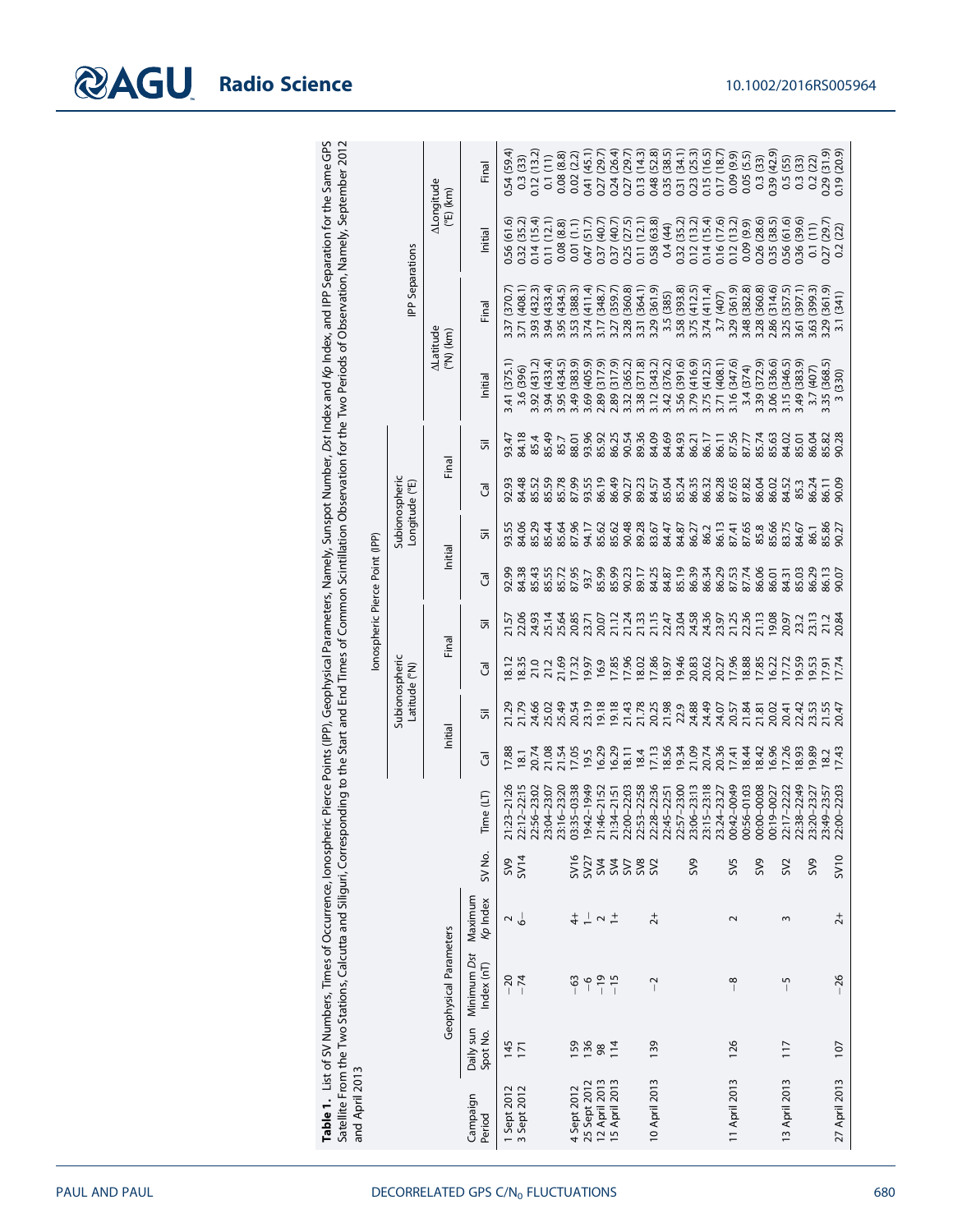

Figure 1. The 20° zone of reception from the stations Calcutta (IRPE) and Siliguri (NBU) situated along the same meridian (88.5°E). Locations of the IGS stations at Bangalore, Port Blair, and Hyderabad are also shown.

 $link_{IRPE}$ ) in kilometers, for the same satellite link observed from the two stations, and,  $\tau$  is the time lag of peak correlation in minutes between the GPS  $C/N_0$ -L1 observed from Calcutta and Siliguri on the same satellite link.

The parameter spatial displacement rate may give an idea about the different propagation environment associated with distribution of ionization density irregularities between the two stations having small subionospheric latitude difference (~4°–5°) and time differences between onset or occurrence of scintillations on the same satellite link observed

from the two stations. This information obtained apriori will be useful in planning satellite selections for position determination.

Spaced aerial measurements are one of the most accepted procedures for studying the dynamical characteristics of ionospheric irregularities. The nonfrozen aspect of the irregularities can be observed from the estimation of the drift velocity of the ground diffraction pattern. VHF spaced aerial measurements using satellite beacon from the geostationary FLEETSATCOM (FSC, 250 MHz, 73°E) are being routinely conducted from Calcutta. The irregularity drift and characteristic velocities have been calculated during the equinoctial periods of September 2012 and April 2013. Using the method of "Full Correlation Analysis" [Briggs et al., 1950; Vacchione et al., 1987; Bhattacharyya et al., 1989], the characteristic velocity is calculated, which is a measure of the temporal rate of change of the medium of propagation. High values of characteristic velocities indicate rapidly changing background ionospheric conditions as presented to a particular satellite link. Assuming that the amplitude space-time correlation function  $C_A(x, t)$  is of the type

$$
C_A(x,t) = f\left[ (x - V_0 t)^2 + V_c^2 t^2 \right]
$$
 (2)

where  $V_O$  and  $V_C$  represents the irregularity drift velocity and characteristic velocity, respectively; the peak value method shows that the irregularity drift velocity ( $V_O$ ) and characteristic velocity ( $V_C$ ) can be calculated by using the formulas

$$
V_O = \Delta x \tau_m / (\tau_m^2 + \tau_p^2)
$$
 (3)

$$
V_{\rm C}{}^2 = \Delta x V_{\rm o} / \tau_{\rm m} - V_{\rm o}{}^2 \tag{4}
$$

where  $\Delta x$  is the spacing between the two aerials aligned along geomagnetic east west direction,  $\tau_p$  is the time lag for which the autocorrelation function of the amplitude equals the peak value of the cross correlation function for the signal amplitudes recorded at the two VHF receivers, and  $\tau_m$  is the time lag for which the cross-correlation function is maximum. Spartz et al. [1988] discusses the above equations and methods in details. In the present study, the calculation of characteristic velocities at VHF have been done after 20:00 LT to eliminate any contamination due to vertical movement of structure during the early phase of irregularity generation [Kudeki and Bhattacharyya, 1999; Das et al., 2014b].

Figure 1 shows the zone of reception of GPS satellite signals from the two stations Calcutta and Siliguri above an elevation of 20° on a map of India. Combining the data for two stations Calcutta and Siliguri lying almost along the same meridian (~88.5°E) within 20° zone of reception, the ionosphere can be tracked from 15.59°N,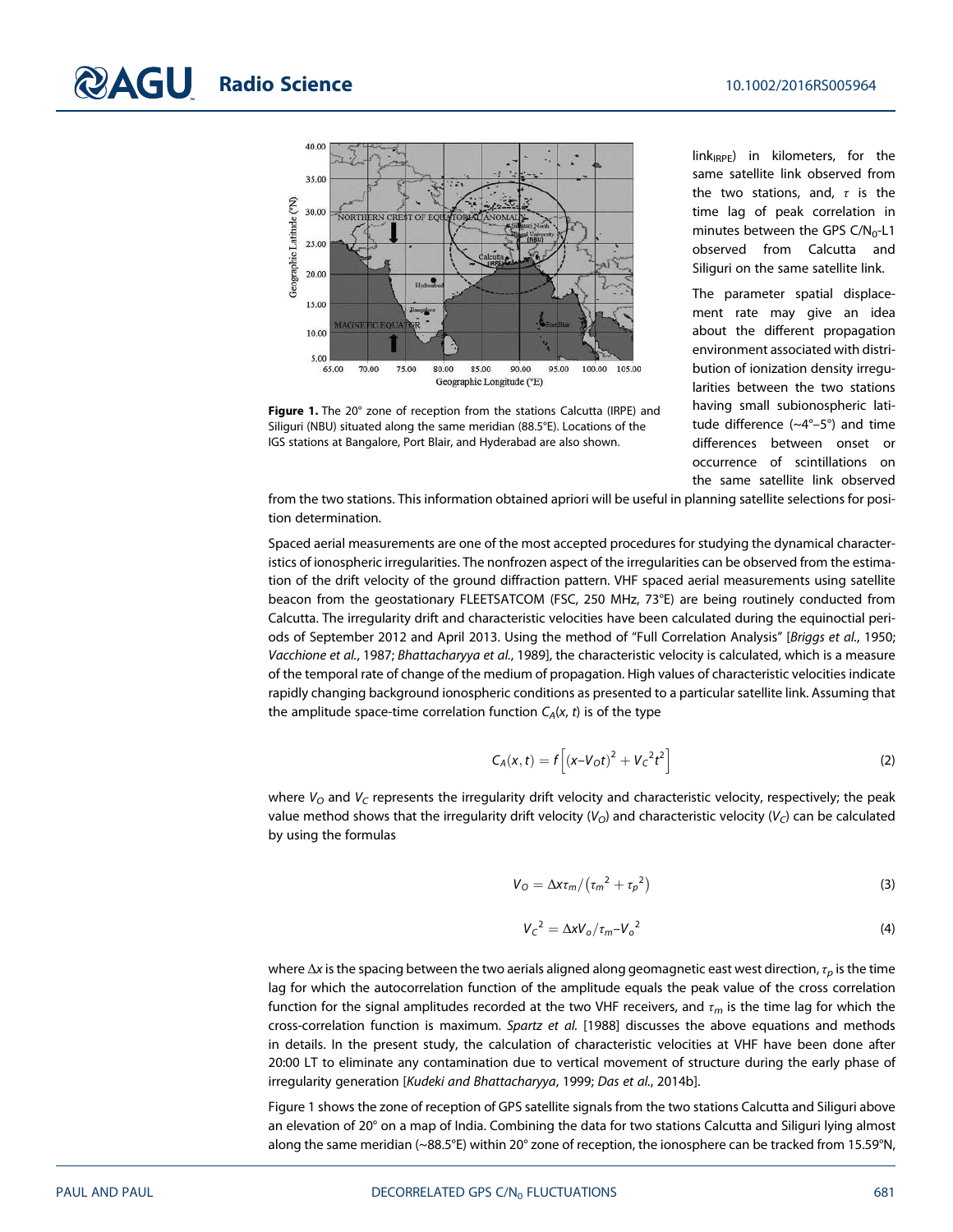south of Calcutta (IRPE) to 33.71°N, north of Siliguri (NBU). Locations of IGS stations at Bangalore, Port Blair, and Hyderabad used for generating TEC maps are also indicated in this figure.

The present paper reports seven cases during the month of September 2012 and 19 cases in April 2013 of decorrelated C/N<sub>0</sub> fluctuations on the same GPS SV link recorded from the two stations and tries to understand the observed phenomena from the perspective of VHF irregularity characteristic velocities. During September 2012, total duration of GPS scintillations observed from Calcutta and Siliguri is

|          | $0.2 < \mathsf{S}_4 < 0.6$ | $S_4 > 0.6$ |
|----------|----------------------------|-------------|
| Calcutta | 987 min                    | 314 min     |
| Siliguri | 284 min                    | 185 min     |

Out of this, during September 2012, common duration of scintillation observation was

|          | $0.2 < \mathsf{S}_4 < 0.6$ | $S_4 > 0.6$     |
|----------|----------------------------|-----------------|
| Calcutta | 29 min                     | $7 \text{ min}$ |
| Siliguri | 30 min                     | 6 min           |

During April 2013, the durations were

|          | $0.2 < S_4 < 0.6$ | $S_A > 0.6$ |
|----------|-------------------|-------------|
| Calcutta | 2159 min          | 1020 min    |
| Siliguri | 1027 min          | 289 min     |

The periods of common scintillation observation from Calcutta and Siliguri during April 2013 are

|          | $0.2 < \mathsf{S}_4 < 0.6$ | $S_4 > 0.6$ |
|----------|----------------------------|-------------|
| Calcutta | $102 \text{ min}$          | 41 min      |
| Siliguri | 109 min                    | 34 min      |

Receiver position deviations calculated at 1 s sampling and expressed in terms of latitude and longitude in meters have been used to correlate randomness of the medium of propagation with navigation performance during periods of scintillations. The position deviations were calculated taking the nominal receiver position at 06:00 LT as reference when ionospheric effects are minimal. Representative cases of 1 September 2012 and 3 April 2013 have been highlighted in the paper. Overall statistics for the whole months of September 2012 and April 2013 have also been presented in this paper.

# 3. Results

During analysis of the data for September 2012 from Calcutta and Siliguri, amplitude scintillations with  $S_4 > 0.2$  at elevation angle in excess of 20° were observed on same SV link on 1, 3, 4, and 25 September. Common period of scintillation observations from Calcutta and Siliguri on the same satellite link occurred on

|                   | SV# | Time Interval  |
|-------------------|-----|----------------|
| 1 September 2012  | 9   | 21:23-21:26 LT |
| 3 September 2012  | 14  | 22:12-22:15 LT |
|                   |     | 22:56-23:02 LT |
|                   |     | 23:04-23:07 LT |
|                   |     | 23:16-23:20 LT |
| 4 September 2012  | 16  | 03:35-03:38 LT |
| 25 September 2012 | 27  | 19:42-19:49 LT |

VHF spaced aerial measurements at Calcutta also recorded amplitude scintillations on all the above dates. A detailed case study of 1 September 2012 has been reported in this paper to describe the phenomenon of diverse multistation GPS scintillations and its possible relation with equatorial ionospheric dynamics. On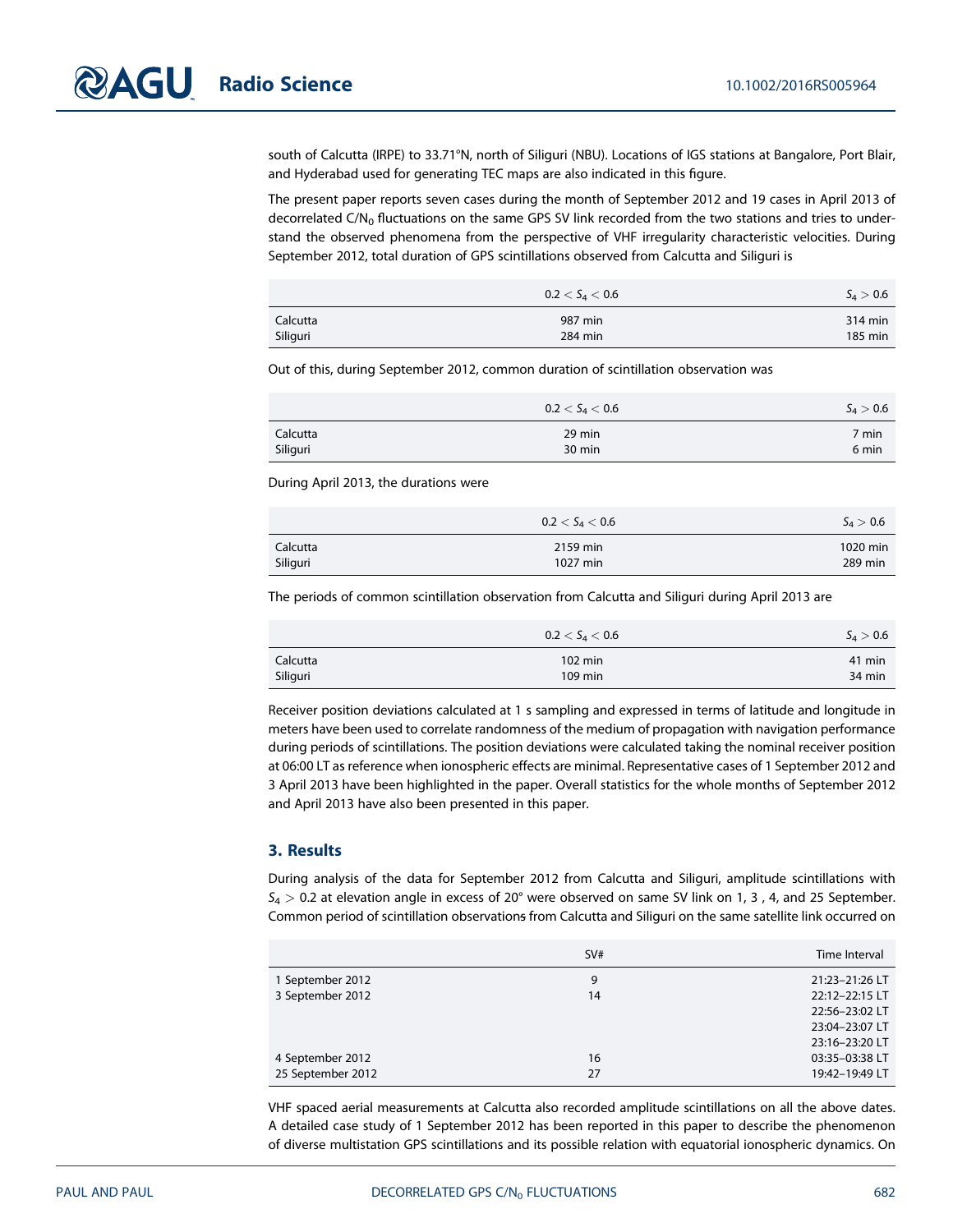





1 September 2012, the case of SV9 during the time interval of 21:23–21:26 LT has been demonstrated as a representative case.

Figure 2a describes the track of SV9 observed from Calcutta and Siliguri simultaneously. The position of Calcutta (IRPE) is represented by the star and the corresponding track of SV9 recorded from Calcutta during 21:15 LT of 1 September to 00:13 LT of 2 September 2012 is shown by the black filled circles in the figure. The position of Siliguri is represented by a pentagon mark and corresponding subionospheric track of SV9 during 21:09 LT of 1 September to 00:54 LT of 2 September is represented by pentagons. From Figure 2a, it could be seen that common periods of scintillation was observed on SV9 link during 21:23–21:26 LT from Calcutta and Siliguri, respectively. The track recorded from Calcutta during 21:23–21:26 LT shows moderate to intense scintillations ( $0.2 < S_4 < 0.7$ ) around 17.88°–18.13°N subionospheric latitude whereas from Siliguri mild  $(0.2 \le S_4 < 0.4)$  scintillations around 21.29°–21.57°N subionospheric latitude were noted. This phenomenon indicates that the ionization density irregularities in the propagating medium may have changed over the subionospheric latitude separation of  $\sim$ 3.4 $\degree$  (by taking the difference of subionospheric latitudes measured from Calcutta and Siliguri). To study this effect in details, the corresponding recorded  $C/N<sub>0</sub>$ s at L1 on the SV9 link from the two stations have been taken into account. Figure 2b represents  $C/N_0$  deviations at L1 frequency, vertical total electron content (VTEC) deviations, and  $S_4$  index measured from both stations on the SV9 link during the time interval of 21:00–23:00 LT of 1 September. VTEC deviation of 3.88 TEC unit (TECU, 1 TECU =  $10^{16}$  el m<sup>-2</sup>) could be observed from Calcutta during 21:30-21:50 LT whereas from Siliguri the deviation in VTEC of 2.58 TECU was recorded during 21:20–21:30 LT. It can also be observed from Figure 2b that during the time interval 21:09-21:26 LT, the C/N<sub>0</sub> deviations recorded from Siliguri is ~7 dB Hz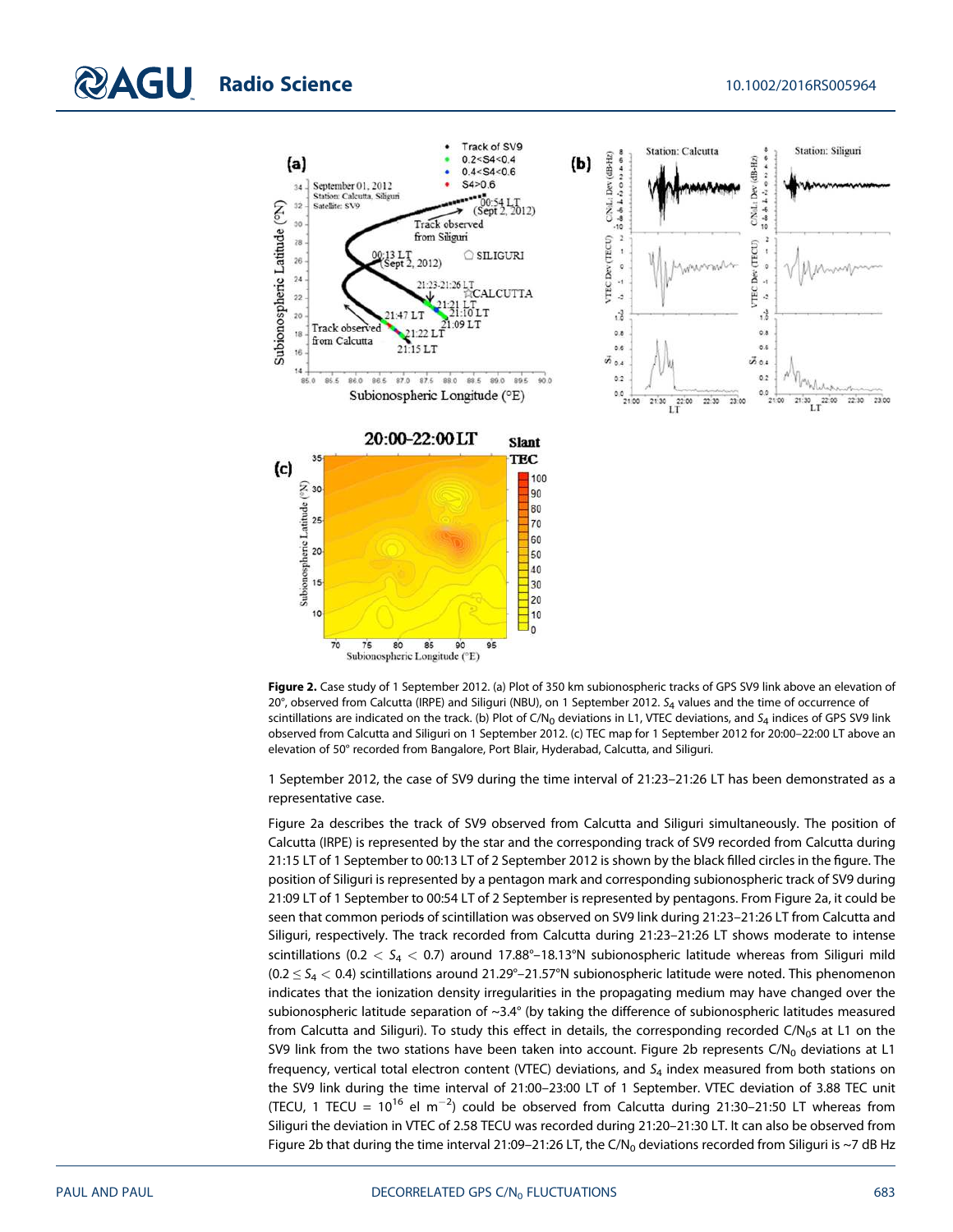

Figure 3. (a) Plot for correlation coefficient of L band C/N<sub>0</sub> deviations measured at Calcutta and Siliguri and the measured characteristic velocities ( $V_C$ ) of VHF from Calcutta during the month of September 2012. (b) Plots for spatial displacement rates of the impact of L band irregularities with the characteristic velocities of the propagating ionospheric medium during September 2012. (c) Latitude and longitude deviations of the receiver measured in meters with characteristic velocities associated with the irregularities in the medium for the month of September 2012 from Calcutta.

whereas the recorded C/N<sub>0</sub> deviations from Calcutta during 21:23-21:53 LT are more intense ~13 dB Hz on the SV9 link. This indicates the existence of a dynamic medium of propagation.

During periods of common scintillation observations on the same satellite link from the two stations, correlation was performed on samples of  $C/N_0$  deviations of 3 min interval. Correlation of  $C/N_0$  deviations recorded from the two stations calculated during the time interval of 21:23–21:26 LT has been discussed. It is important to note that throughout this interval, scintillation was observed in the tracks of SV9 recorded from Calcutta and Siliguri as mentioned above. For the particular case of 1 September 2012, the value of spatial displacement rate along north-south direction of SV9 for the 3 min time interval 21:23–21:26 LT was found to be 3.1 km/s. Similar analyses have been done for all the cases of September 2012, and the spatial displacement rates have been calculated.

In order to understand the ambient ionization around this time, TEC maps have been generated for the period 20:00–22:00 LT of 1 September 2012, combining Slant TEC data above an elevation of 50° from the IGS stations located at Bangalore, Port Blair, and Hyderabad with the present stations at Calcutta and Siliguri. From Figure 2c, it is found that the crest of EIA at this time lies around a subionospheric latitude of 21.69°N which is south of Calcutta. The high elevation mask was selected in order to avoid the sharp spatial gradients of ionization occurring in the equatorial anomaly crest location.

VHF spaced aerial measurements using satellite beacon from the geostationary FLEETSATCOM (FSC, 250 MHz, 73°E) are available from Calcutta for the period of observation. To understand the level of randomness in the medium of propagation, the characteristic velocities have been calculated for the time interval when GPS scintillations were observed from Calcutta and Siliguri. Zonal drift and characteristic velocities were calculated for each 1 min sample of amplitude scintillation observed on the FSC link for each night of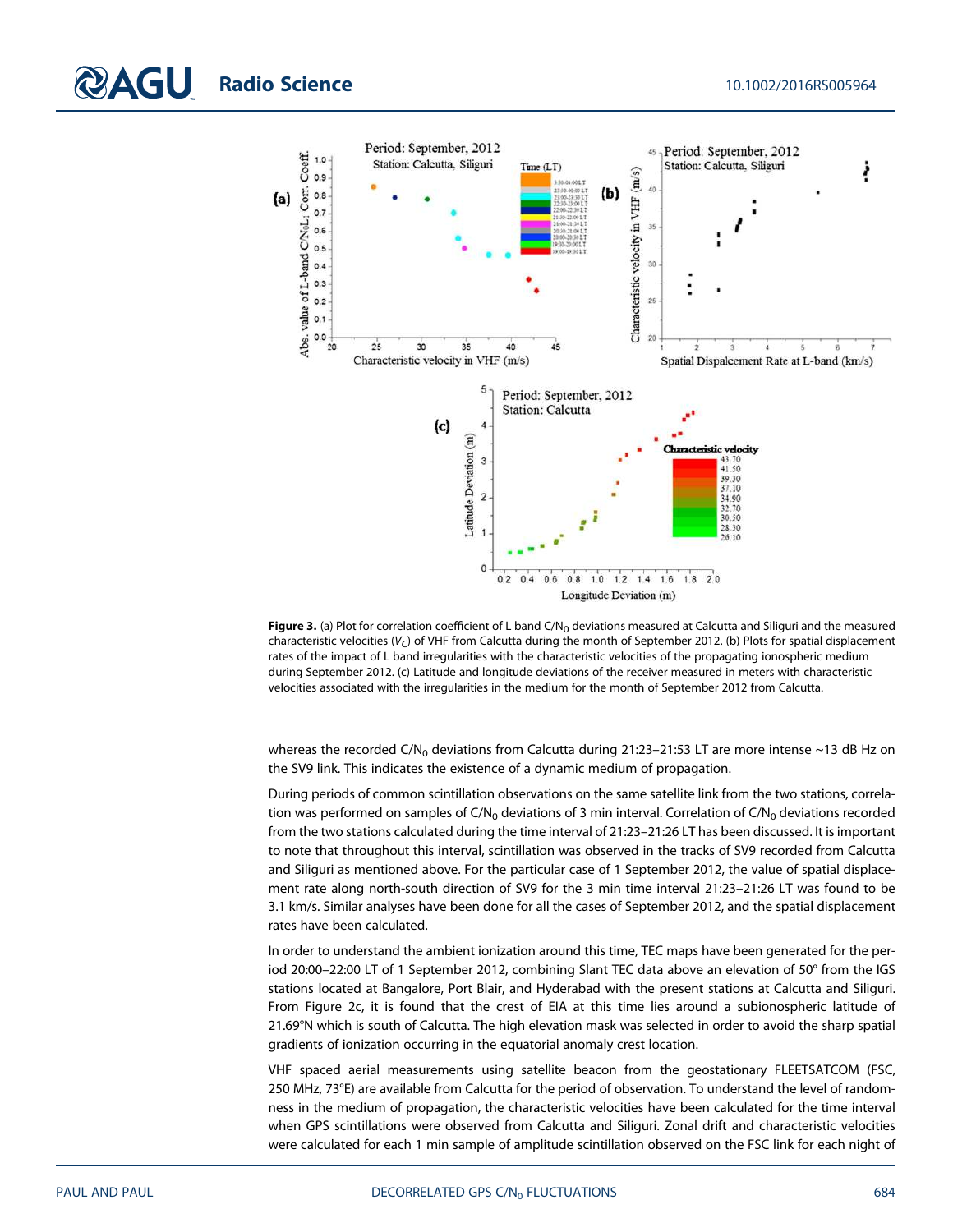the period of observation using the method of full correlation analysis. Similar calculations have been done for all the cases of September 2012 for each 1 min sample of VHF amplitude scintillations.

Figure 3a shows the absolute values of the cross-correlation coefficients of L band  $C/N<sub>0</sub>$  deviations measured on the same satellite link from the two stations, and the measured characteristic velocities ( $V_C$ ) from VHF spaced aerial measurement at Calcutta at different local times for all the cases of amplitude scintillations recorded during the month of September 2012. It can be observed from the plot that weak correlation of  $C/N<sub>0</sub>$  deviations at L band recorded from two stations for the same SV link correspond to high values of characteristic velocities. Figure 3b shows the calculated spatial displacement rates of the impact of irregularities affecting transionospheric L band signals and the characteristic velocities of the ionospheric medium of propagation for all the recorded cases of September 2012 having cross-correlation coefficients of C/N<sub>0</sub>-L1 deviations greater than 0.2. This procedure has been followed since weakly correlated signals during periods of scintillations may result from strong scattering. It can be observed from the plot that the spatial displacement rate increases linearly with  $V_C$ .

To estimate the impact of a highly random medium of propagation on the performance of a GPS receiver, the receiver position deviations given in terms of latitude and longitude deviations in meters every second were estimated by taking the receiver position at 06:00 LT in the early morning hour as reference when ionospheric activities are normally minimal. Instantaneous position deviations were calculated by taking the difference from this reference value. Figure 3c shows the latitude and longitude deviations of the receiver measured in meters and the characteristic velocities associated with the irregularities in the medium for the month of September 2012. It is interesting to note that high values of characteristic velocities ~43.7 m/s are associated with larger (1.83 m along longitude and 4.36 m along latitude) position deviations.

During April 2013, amplitude scintillations ( $S_4 > 0.2$ ) were recorded from Calcutta and Siliguri on 2, 5, 10, 11, 13, and 27 April on same SV link above an elevation of 20°.

L band scintillation observations on same satellite link over the same time interval occurred on

|               | SV#            | Time Interval  |
|---------------|----------------|----------------|
| 2 April 2013  | $\overline{4}$ | 21:46-21:52 LT |
| 5 April 2013  | $\overline{4}$ | 21:34-21:51 LT |
|               | 7              | 22:00-22:03 LT |
|               | 8              | 22:53-22:58 LT |
| 10 April 2013 | $\overline{2}$ | 22:28-22:36 LT |
|               |                | 22:45-22:51 LT |
|               |                | 22:57-23:00 LT |
|               | 9              | 23:06-23:13 LT |
|               |                | 23:15-23:18 LT |
|               |                | 23:24-23:27 LT |
| 11 April 2013 | 5              | 00:42-00:49 LT |
|               |                | 00:5601:03 LT  |
|               | 9              | 00:19-00:27 LT |
| 13 April 2013 | $\overline{2}$ | 22:17-22:22 LT |
|               |                | 22:38-22:49 LT |
|               | 9              | 23:20-23:27 LT |
|               |                | 23:49-23:57 LT |
| 27 April 2013 | 10             | 22:00-22:03 LT |

It should be mentioned that on 11 April, postmidnight amplitude scintillations have been observed in GPS as well as VHF from Calcutta and Siliguri.

The case on 13 April 2013 is being discussed as a representative one for the month of April 2013. On 13 April 2013, two SV links recorded common scintillation observations from both the stations, of which only the case of SV9 during the time interval 23:24–23:27 LT has been highlighted in the paper. Figure 4a shows the track of SV9 link observed from Calcutta and Siliguri simultaneously. The positions of Calcutta and Siliguri are indicated in the plot and the corresponding tracks of SV9 recorded from Calcutta (IRPE) during 19:58–00:28 LT of 14 April 2013 and during 19:49–00:17 LT of 14 April 2013 from Siliguri are shown. It is seen from the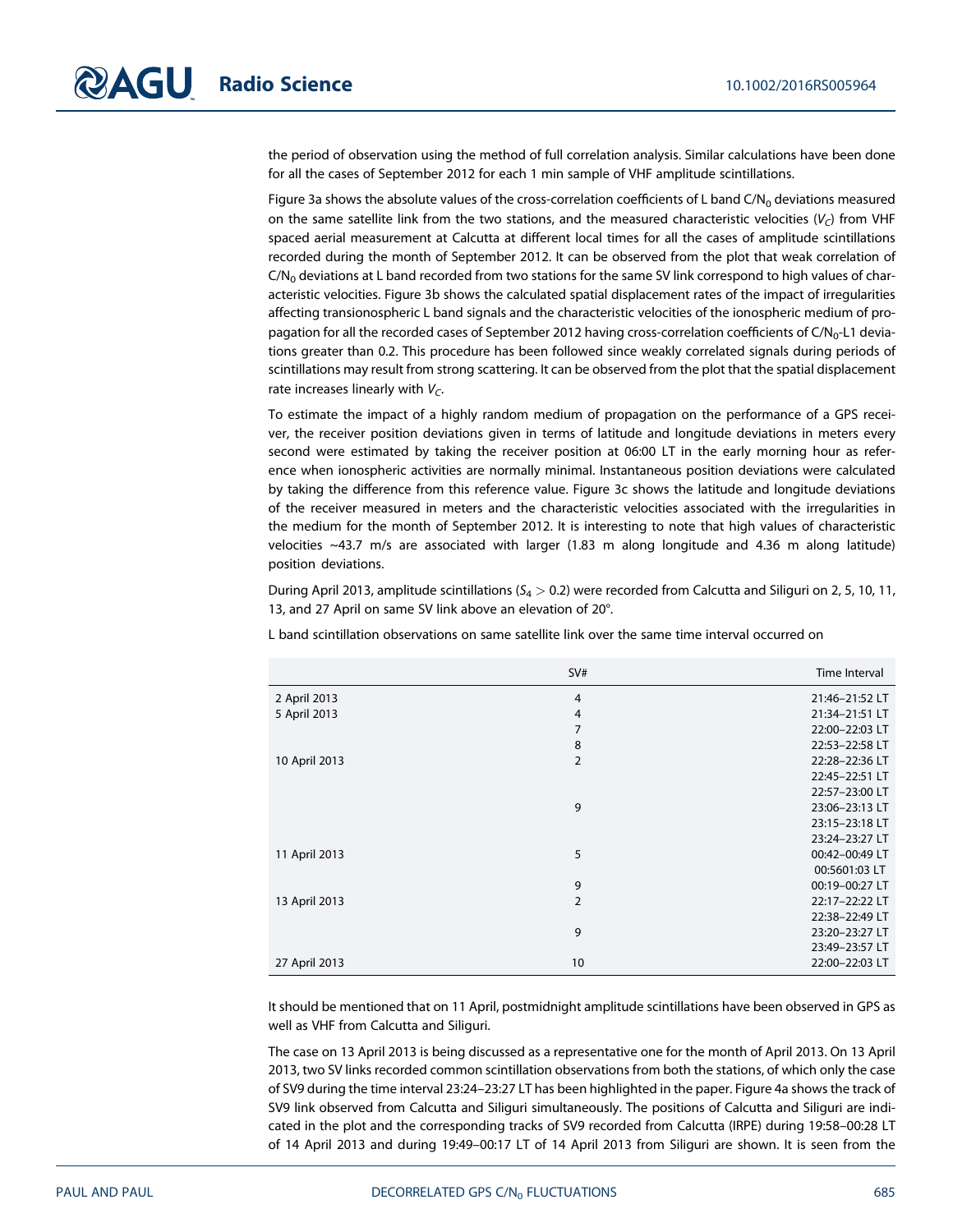

Figure 4. Case study of 13 April 2013. (a) Plot of 350 km subionospheric tracks of GPS SV9 satellite link above an elevation of 20°, observed from Calcutta (IRPE) and Siliguri (NBU), on 13 April 2013. S<sub>4</sub> values and the time of occurrence of scintillations are indicated on the track. (b) Plot of C/N<sub>0</sub>-L1 deviations, VTEC deviations and  $S_4$  indices of SV8 satellite link observed from Bangalore, Port Blair, Hyderabad, Calcutta, and Siliguri on 13 April 2013. (c) TEC map for 13 April 2013 for 22:00–24:00 LT above an elevation of 50° recorded from Calcutta and Siliguri.

figure that during 23:24–23:27 LT, the SV9 satellite link recorded from Calcutta exhibits moderate and intense L band scintillation patches around 19.69°–19.53°N subionospheric latitude whereas from Siliguri, the SV9 link at the same time shows intense scintillation patches around 23.31°–23.13°N subionospheric latitude. This event also indicates that the ionization density irregularities in the medium of propagation may have changed over the subionospheric latitude separation of ~3.6° (by taking the difference of subionospheric latitudes measured from Calcutta and Siliguri). Figure 4b presents C/N<sub>0</sub>-L1 deviations, VTEC deviations, and  $S_4$  indices recorded on the SV9 link from Calcutta and Siliguri, respectively. From the figure, maximum VTEC deviation of 8 TECU could be found from Calcutta and 6 TECU from Siliguri. It can also be observed from the figure that during 23:24-23:27 LT, the  $C/N_0$ -L1 deviations observed from Siliguri is ~17 dB Hz while that recorded from Calcutta ~13 dB Hz. An interesting point to note from the 350 km subionospheric track of SV9 as observed from Calcutta is the occurrence of intense scintillations ( $S_4 > 0.6$ ) around 15°-20°N subionospheric latitude along 86°-86.5°E longitude around midnight and postmidnight hours. This region corresponds to the zone of maximum propagation angle for GPS observations from Calcutta as a result of which even weak irregularities when viewed over a longer propagation path due to field alignment with magnetic field lines cause intense scintillations during midnight or postmidnight hours [DasGupta et al., 2004; Paul et al., 2011; Ray et al., 2015]. Spatial displacement rate has been calculated to understand the north-south rate of movement of the impact of ionization density irregularities with the same SV link observed from Calcutta and Siliguri for every 1 min interval of the corresponding time period. For the case of 13 April 2013, on the SV9 link, the value of spatial displacement rate along north-south direction for the 3 min time interval 23:24–23:27 LT was measured as 3.3 km/s. Similar analyses have been done for all the cases of April 2013, and the corresponding spatial displacement rate and  $C/N_0$  deviation correlation coefficients have been calculated.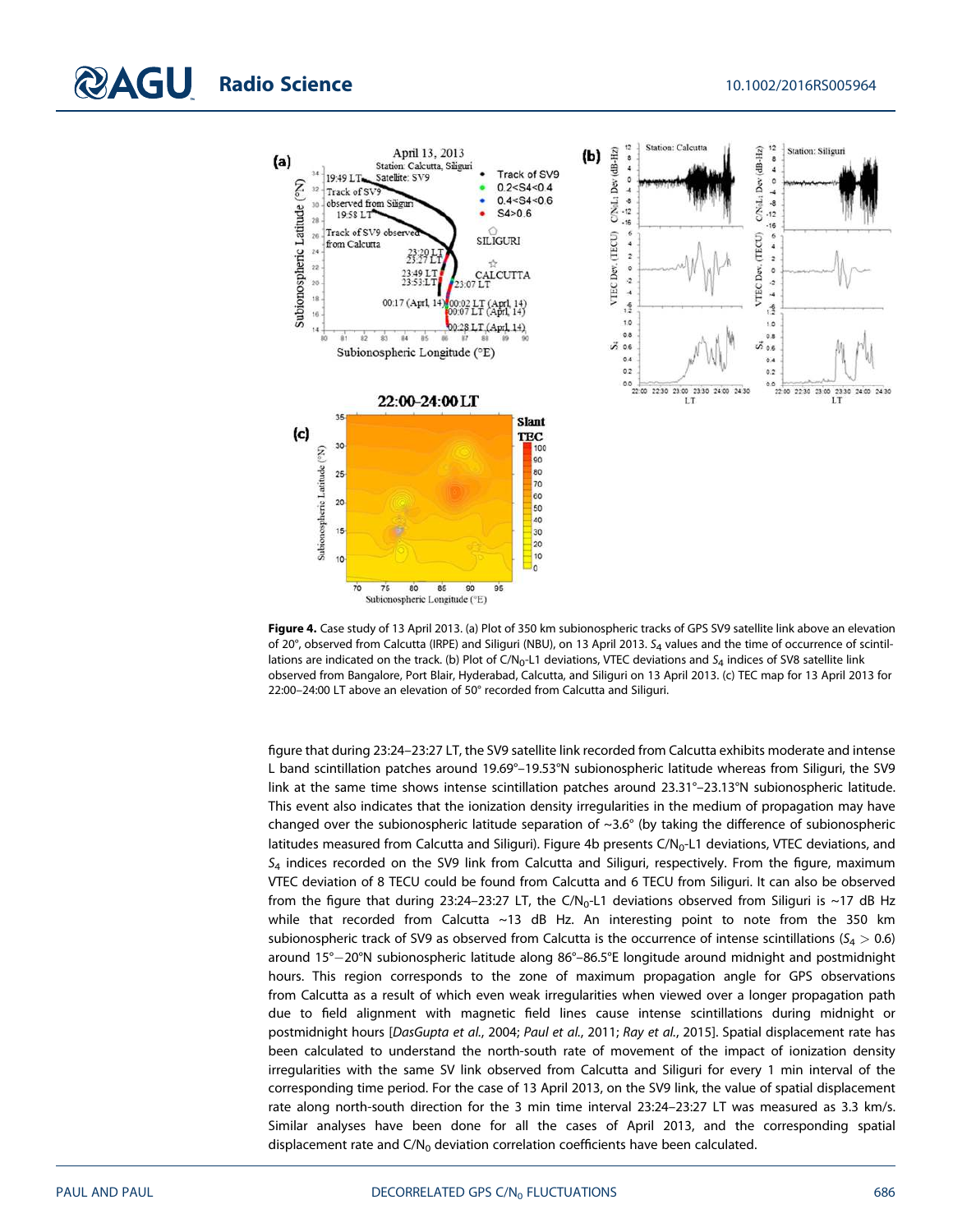



Figure 5. (a) Plot for correlation coefficient of L band C/N<sub>0</sub> deviations measured at Calcutta and Siliguri and the measured characteristic velocities ( $V_C$ ) of VHF from Calcutta during the month of April 2013. (b) Plots for spatial displacement rates of the impact of L band irregularities with the characteristic velocities of the propagating ionospheric medium during premidnight hours of April 2013. (c) Plots for spatial displacement rates of L band irregularities with the characteristic velocities of the propagating ionospheric medium during postmidnight hours of April 2013. (d) Latitude and longitude deviations of the receiver measured in meters with characteristic velocities associated with the irregularities in the medium for the month of April 2013 from Calcutta.

Figure 4c shows the TEC plots for 13 April 2013 combining Slant TEC above an elevation of 50° from the IGS stations at Port Blair, Bangalore, and Hyderabad with those from Calcutta and Siliguri for the period 22:00–24:00 LT. The location of the EIA crest at this time is found to lie south of Calcutta at 21.82°N.

Figure 5a shows the absolute values of the cross-correlation coefficients of L band C/N<sub>0</sub> deviations measured on the same SV link from the two stations, and the measured characteristic velocities ( $V_C$ ) from VHF spaced aerial measurement at Calcutta for all cases of amplitude scintillations recorded during April 2013 at different local times. It can be observed from the plot that the weakly correlated  $C/N_0$  deviations at L band observed from Calcutta and Siliguri for the same SV link correspond to high values of characteristic velocities measured at VHF. Figure 5b shows the calculated spatial displacement rates of irregularities impacting transionospheric L band signals and the characteristic velocities of the propagating ionospheric medium for all the premidnight cases of April 2013 which correspond to cross-correlation coefficients of  $C/N_0$ -L1 deviations greater than 0.2. It can be observed from the plot that the north-south spatial displacement rate measured at L band between Calcutta and Siliguri increases with characteristic velocities at VHF. Figure 5c represents spatial displacement rate versus characteristic velocities for four postmidnight cases of April 2013. Bhattacharyya et al. [1989] observed that the characteristic velocity shows a gradual decrease during postmidnight period and provides minima around 01:00 LT. For that reason, the study between spatial displacement rates and characteristic velocities has been divided into two sections to obtain more accurate results. In this figure, it is observed that the L band spatial displacement rate increases with characteristic velocities.

The receiver position deviations in terms of latitude and longitude for every second were calculated for all cases of April 2013 by considering the receiver position at 06:00 LT as a reference. Figure 5d shows the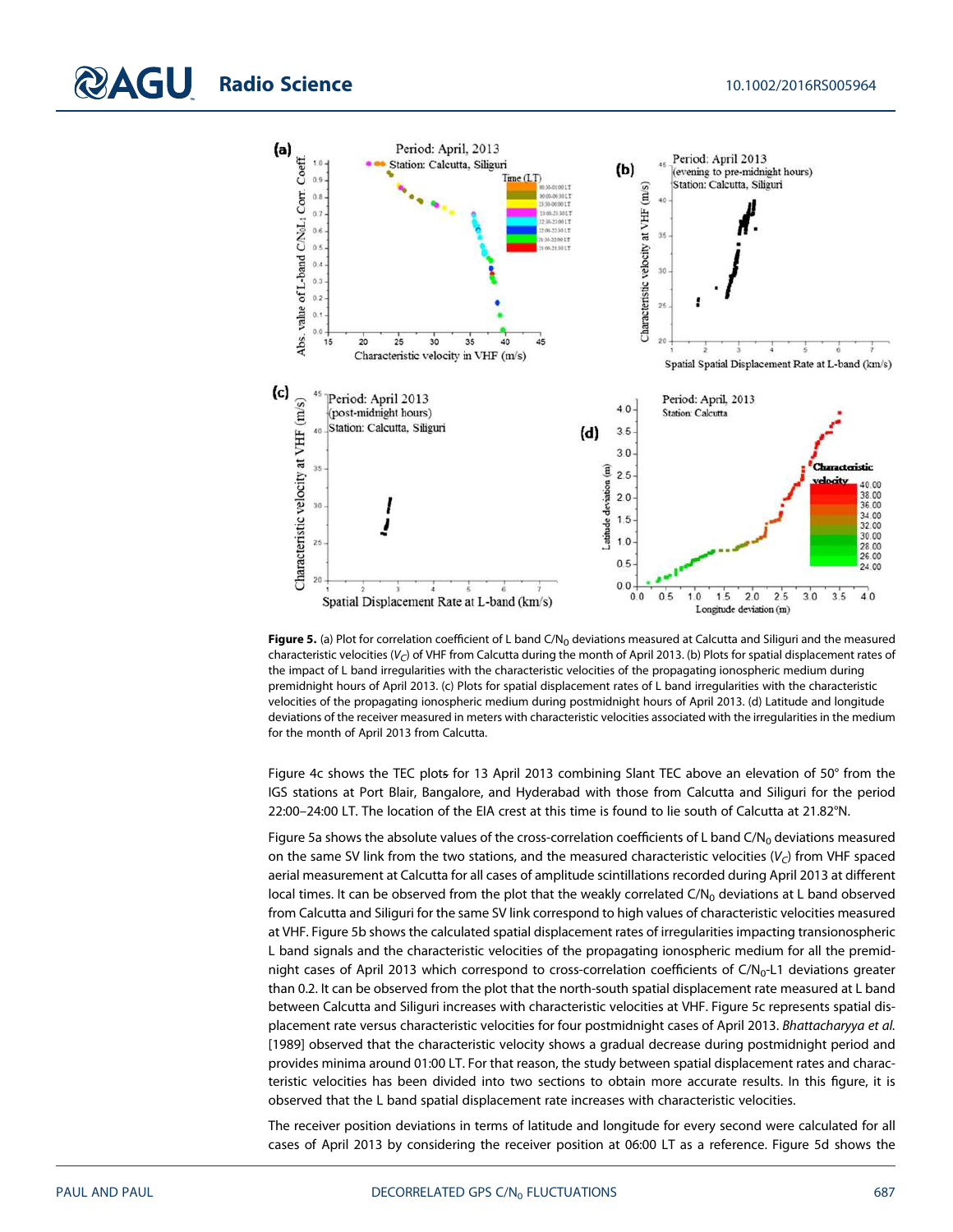Table 2. Values of Maximum Displacement Rates, Maximum Latitude and Longitude Deviations Along With Maximum Characteristic Velocity, Maximum C/N<sub>0</sub> Deviations and Maximum  $S_4$  Measured From Calcutta for the Periods September 2012 and April 2013

|                | Date    | SV No.          | Time<br>Interval (LT) | Maximum Spatial<br>Displacement<br>Rate (km/s) | Maximum<br>Longitude<br>Deviation (m) | Maximum<br>Latitude<br>Deviation (m) | Maximum<br>Characteristic<br>Velocity (m/s) | Maximum<br>$C/N_0$ Deviation<br>(dB Hz) | Maximum<br>$S_4$ |
|----------------|---------|-----------------|-----------------------|------------------------------------------------|---------------------------------------|--------------------------------------|---------------------------------------------|-----------------------------------------|------------------|
| September 2012 | Sept 1  | SV <sub>9</sub> | 21:23-21:26           | 3.15                                           | 0.98                                  | 1.59                                 | 35.11                                       | 13                                      | 0.48             |
|                | Sept 3  | <b>SV14</b>     | 22:12-22:15           | 1.80                                           | 0.42                                  | 0.58                                 | 28.63                                       | 9                                       | 0.40             |
|                |         |                 | 22:56-23:02           | 2.60                                           | 0.53                                  | 0.65                                 | 32.60                                       | 5.8                                     | 0.34             |
|                |         |                 | 23:04-23:07           | 5.43                                           | 1.25                                  | 3.19                                 | 39.65                                       | 16                                      | 0.77             |
|                |         |                 | 23:16-23:20           | 1.80                                           | 0.25                                  | 0.47                                 | 26.12                                       | 6                                       | 0.39             |
|                | Sept 4  | <b>SV16</b>     | 03:35-03:38           | 2.60                                           | 0.53                                  | 0.65                                 | 32.79                                       | 5.6                                     | 0.33             |
|                | Sept 25 | <b>SV27</b>     | 19:42-19:49           | 6.81                                           | 1.83                                  | 4.36                                 | 43.70                                       | 19                                      | 0.82             |
| April 2013     | Apr 2   | SV <sub>4</sub> | 21:46-21:52           | 3.34                                           | 3.46                                  | 3.72                                 | 39.54                                       | 17.3                                    | 0.82             |
|                | Apr 5   | SV <sub>4</sub> | 21:34-21:51           | 3.46                                           | 3.50                                  | 3.93                                 | 39.97                                       | 21                                      | 1.15             |
|                |         | SV7             | 22:00-22:03           | 1.80                                           | 0.32                                  | 0.14                                 | 26.11                                       | 10                                      | 0.34             |
|                |         | SV <sub>8</sub> | 22:53-22:58           | 3.27                                           | 2.80                                  | 2.31                                 | 37.75                                       | 10.5                                    | 0.45             |
|                | Apr 10  | SV <sub>2</sub> | 22:28-22:36           | 2.99                                           | 0.84                                  | 0.46                                 | 27.68                                       | 12                                      | 0.48             |
|                |         |                 | 22:45-22:51           | 3.20                                           | 2.23                                  | 1.27                                 | 36.41                                       | 13                                      | 0.50             |
|                |         |                 | 22:57-23:00           | 3.08                                           | 2.15                                  | 1.11                                 | 35.27                                       | 10.7                                    | 0.35             |
|                |         | SV <sub>9</sub> | 23:06-23:13           | 2.33                                           | 0.67                                  | 0.26                                 | 26.78                                       | 11                                      | 0.41             |
|                |         |                 | 23:15-23:18           | 2.86                                           | 1.57                                  | 0.82                                 | 30.23                                       | 14                                      | 0.51             |
|                |         |                 | 23:24-23:27           | 1.77                                           | 0.19                                  | 0.09                                 | 25.22                                       | 10.6                                    | 0.30             |
|                | Apr 11  | SV <sub>5</sub> | 00:42-00:49           | 3.43                                           | 3.18                                  | 3.35                                 | 38.65                                       | 18.2                                    | 0.89             |
|                |         |                 | 00:56-01:03           | 3.51                                           | 3.50                                  | 3.93                                 | 39.97                                       | 21.7                                    | 1.23             |
|                |         | SV <sub>9</sub> | 00:00-00:08           | 3.07                                           | 2.49                                  | 1.67                                 | 36.16                                       | 14.8                                    | 0.59             |
|                |         |                 | 00:19-00:27           | 3.31                                           | 2.99                                  | 2.78                                 | 37.93                                       | 16                                      | 0.65             |
|                | Apr 13  | SV <sub>2</sub> | 22:17-22:22           | 3.30                                           | 3.09                                  | 3.13                                 | 38.23                                       | 19                                      | 0.88             |
|                |         |                 | 22:38-22:49           | 3.16                                           | 2.86                                  | 2.44                                 | 37.16                                       | 12.8                                    | 0.55             |
|                |         | SV <sub>9</sub> | 23:20-23:27           | 3.28                                           | 3.46                                  | 3.72                                 | 37.86                                       | 13                                      | 0.64             |
|                |         |                 | 23:49-23:57           | 3.06                                           | 2.64                                  | 1.99                                 | 36.45                                       | 12.7                                    | 0.62             |
|                | Apr 27  | <b>SV10</b>     | 22:00-22:03           | 2.8                                            | 1.03                                  | 0.60                                 | 29.05                                       | 13                                      | 0.48             |

latitude and longitude deviations of the receiver measured in meters and the characteristic velocities associated with the irregularities in the medium for the month of April 2013. It is observed from the figure that larger position deviations  $(\sim]3.5$  m along longitude and 3.93 m along latitude) correspond to high values of characteristic velocities (39.97 m/s).

Table 1 lists the SV number, time of occurrence, ionospheric pierce points (IPP), geophysical parameters, namely, sunspot number, Dst index, and Kp index, and IPP separation for the same satellite from the two stations corresponding to the start and end times of common scintillation observation on a particular GPS satellite from the two stations for the two periods of observation, namely, September 2012 and April 2013. Typical IPP separation of 350–370 km in terms of latitude and 30–50 km in terms of longitude are noted during the 2 months of observation. Table 2 shows the maximum displacement rates, maximum latitude and longitude deviations along with maximum characteristic velocity, and maximum  $C/N_0$  deviations and maximum  $S<sub>4</sub>$  from Calcutta. It should be borne in mind that irregularity dynamic properties like characteristic velocities have been measured at Calcutta.

# 4. Discussions

The dynamic nature of the equatorial ionosphere is not only exhibited over large spatial extent but exhibits variability in transionospheric signal perturbations even across base lines with ground separation around 500 km and subionospheric spacing of  $4^{\circ}$ –5°. The phenomena of post sunset ionospheric scintillations introduces random, fast, and intense fluctuations of the carrier amplitude and causes cycle slips on the phase of transionospheric satellite links which intersect the plasma bubbles typically drifting from west to east. It is commonly understood that the structures of the ionospheric irregularities change with the progress of time from early evening to late night hours.

In the present paper, efforts have been made to calculate the north-south propagation velocity of the impact of the ionospheric irregularity. It is important to note that this velocity should not be interpreted as the northsouth velocity of the irregularities. Since the cross section of the bubble decreases as it moves away from the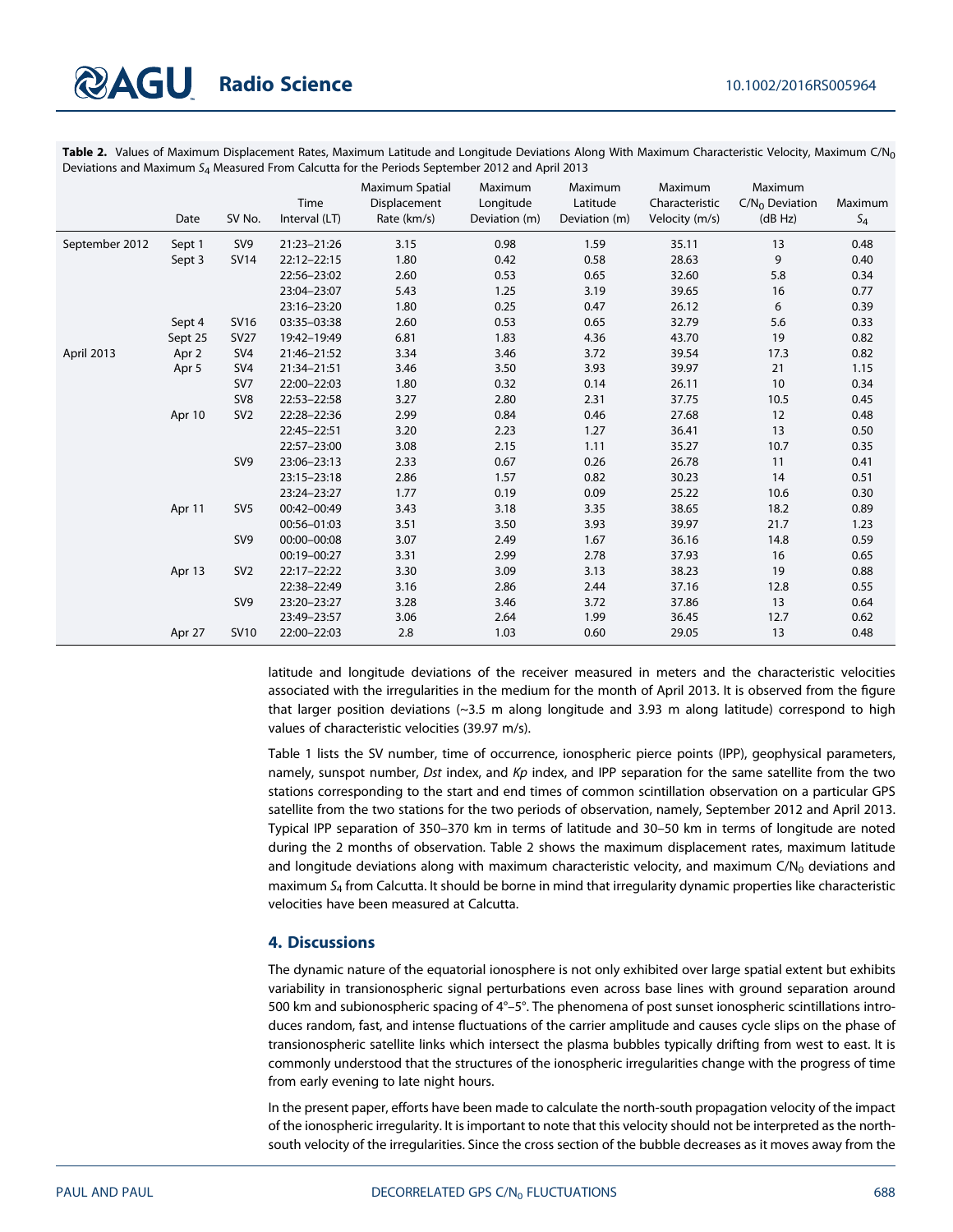equator and becomes very narrow around the anomaly crests [Weber et al., 1978; Sobral et al., 1985], the lack of correspondence between the C/N<sub>0</sub> fluctuations observed on the same satellite link from the two stations may be predominantly contributed by different propagation medium conditions rather than the geometry of the two satellite links with respect to the longitudinally elongated irregularity structure. The spatial displacement rate is influenced by the irregularity N-S movement. However, relative motion between the moving GPS satellite and the receiver also plays a part.

The temporal scales or fading times of the amplitude fluctuations are important to understand the response of GPS receivers during periods of scintillations. Kintner et al. [2007] measured the fading time in terms of Fresnel length and the scintillation pattern velocity by employing four spaced scintillation GPS receivers. Kintner et al. [2007] discusses fading rates associated with amplitude scintillation patterns using four GPS receivers aligned along magnetic east-west direction in the Brazilian longitude sector. Although this configuration of receiver is different from the one presented in the paper, the issue that relative motion between the moving GPS satellites and the receiver plays an important role in determining the observed duration of scintillation patches is important from the perspective of the present work.

Correlation between the fading rates of VHF scintillations and GPS  $S_4$  has been studied by Das et al. [2010]. The scale size of irregularities causing GPS L band scintillations are of the order of 300–400 m. It has been observed from GPS scintillation records at Calcutta and Siliguri that the durations of scintillation patches on different satellite links recorded from Calcutta and Siliguri are often 25–30 min, which in turn indicates a spatial zonal extent of the irregularity cloud of 300–400 km, assuming a nominal zonal drift velocity of 200 m/s [Bhattacharyya et al., 1989, 2001]. Variations in C/N<sub>0</sub> fluctuations observed from Calcutta and Siliguri on the same satellite link over the same interval of time could be attributed primarily to randomness of the medium of propagation. Values of IPP separation of about 350 km in terms of latitude and 30 km in terms of longitude have been obtained for the same satellite observed from the two stations at Calcutta and Siliguri from Table 1. However, this separation may not be the actual irregularity dimension. For estimating the irregularity dimension along north-south direction, tracking from the magnetic equator to locations beyond the northern crest of the equatorial ionization anomaly (EIA) along a magnetic field line is necessary. In the present case, the station at Calcutta is located in the anomaly crest region, while Siliguri is situated beyond the northern crest of the EIA.

From Figures 3a and 5a it has been observed that the low values of correlation coefficients of L band  $C/N_0$ deviations from two stations are associated with high values of characteristic velocities. The issue of scintillation occurrences when satellite links pass end-on through field-aligned plasma bubbles as observed from Calcutta has been extensively discussed in literature [DasGupta et al., 2004; Paul et al., 2011; Ray et al., 2015]. The maximum propagation angle for a GPS satellite link observed from Calcutta occurs over the range 14.09°–16.87°N, 86.93°–89.40°E geographic [Ray et al., 2015]. The intense scintillations ( $S_4 > 0.6$ ) observed on SV9 on 13 April 2013 from Calcutta during local postmidnight hours may be attributed to field-aligned geometry enhancement. The present paper reports different nature of  $C/N_0$  fluctuations observed when tracking the same GPS satellite from two stations in the anomaly crest region over the same time interval and tries to understand this observed difference in terms of randomness of the medium of propagation, measured in terms of the irregularity characteristic velocity at VHF. During April 2013, premidnight and postmidnight cases have been separately presented in Figures 5b and 5c, respectively.

Differences in values of spatial displacement rates may be related to equinoctial asymmetry of occurrence of equatorial ionization density and ionospheric irregularities as illustrated in literature. It has been observed that TEC at vernal equinox is higher than autumnal equinox. This phenomenon is called equinoctial asymmetry [Titheridge, 1973; Titheridge and Buonsanto, 1983; Maruyama and Matuura, 1984; Balan et al., 1997, 1998; Kawamura et al., 2002; Liu et al., 2010, 2011; Paul and DasGupta, 2010; Akala et al., 2013]. This asymmetry intensifies near EIA crest [Balan et al., 2000]. From Balan et al. [1997, 1998], the effects of neutral winds on this asymmetry can be explained. Seasonal variability of TEC in the Indian longitude sector has been documented by Rama Rao et al. [1977], Rama Rao et al. [2006], Bhuyan and Borah [2007] and Bagiya et al. [2009]. The equinoctial asymmetry of ionization has also been observed using incoherent scatter radar observations from Jicamarca Radio Observatory [Fejer et al., 1981, 1985, 1989]. Sripathi et al. [2011, and references therein] had shown asymmetry in occurrence of scintillations over the Indian longitudes using GPS L band amplitude scintillation and rate of TEC index. Their occurrences have been found to be greater during vernal equinox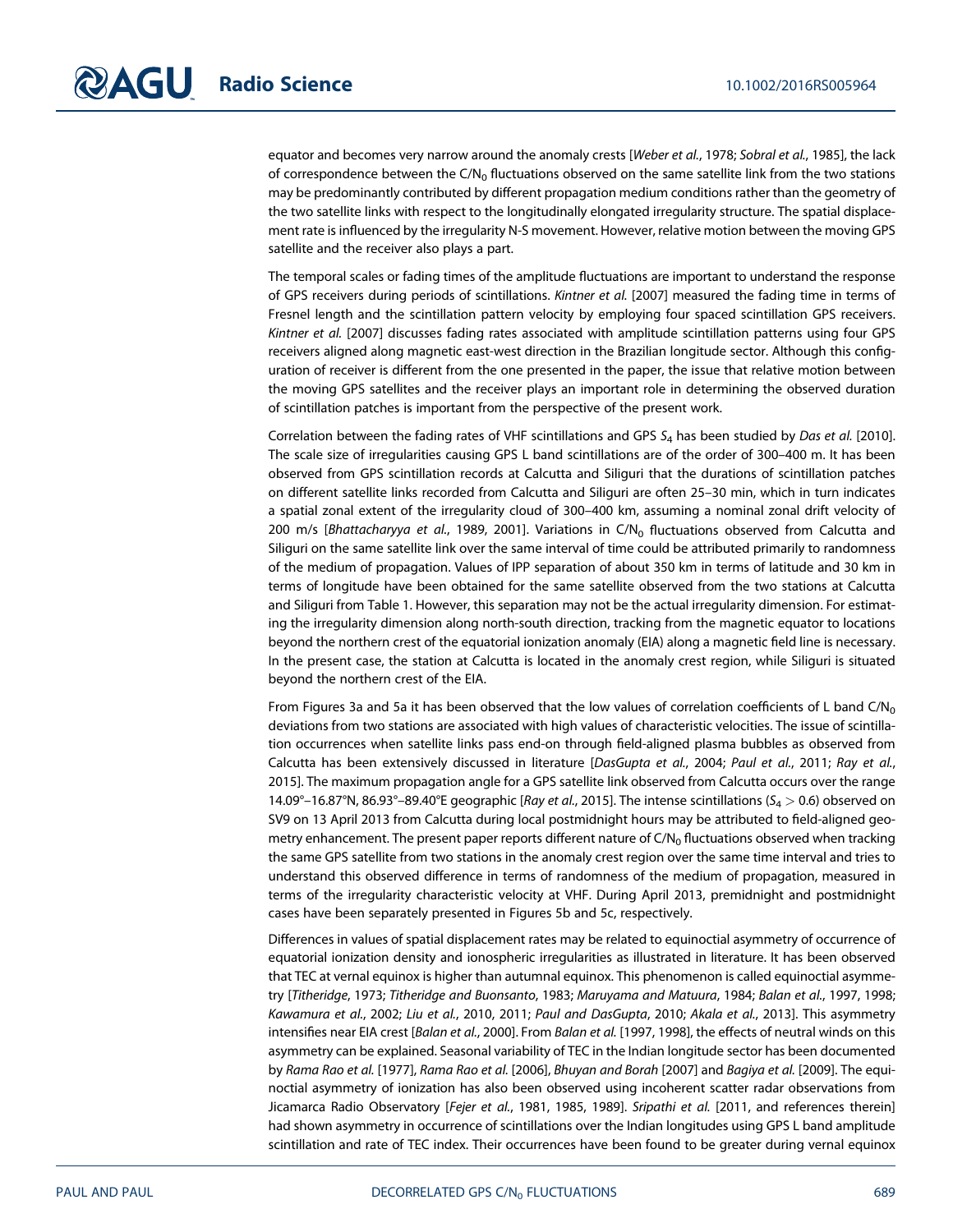than autumnal equinox. Since irregularity occurrence is dependent on the ambient ionization, the above mentioned factors may influence north-south movement of the zone of impact of scintillation observation on a common GPS satellite link observed from two stations located in the anomaly crest region.

It is important to note that around midnight and postmidnight period, cases of occurrence of GPS L band scintillations have been reported from Indian longitude sector [Das et al., 2014a; Paul et al., 2015]. Das et al. [2014a and references therein] suggested that during postmidnight hours, some fresh locally generated bubbles or irregularities generated in the midlatitudes may move to higher equatorial latitudes and affect the transionospheric satellite link operating in this region. Fossil bubbles may also contribute in the occurrence of scintillations at high equatorial latitudes during postmidnight period. From Figures 3 and 5, it is found that characteristic velocities are less, about 20–25 m/s, during postmidnight hours compared to premidnight, when their values are around 40–45 m/s. It should be noted that during the period of study covering September 2012 and April 2013, there was one geomagnetic storm during 3–4 September 2012. However, this storm being moderate, having maximum *Dst* of  $-74$  nT, has not been separately classified. The values of characteristic velocity on 3–4 September 2012 were measured to be between 26 and 40 m/s, while the values on 1 and 25 September 2012 were between 35 and 43 m/s.

Since the spatial displacement rates have been calculated from differences in  $C/N<sub>0</sub>$  deviations observed on the same satellite link at almost the same time from two stations in the anomaly crest region, different values of the above are contributed by different propagation medium conditions, i.e., geophysical effects. Spatial displacement rates are found to be higher about 4–6 km/s during premidnight hours and low with values around 2 km/s during postmidnight hours. This indicates relatively slower movement of the impact of L band irregularities along a meridional slice during postmidnight hours compared to premidnight cases. Irregularity occurrence has a pronounced seasonal asymmetry in the Indian longitude sector as reported and explained in several earlier work [Zhang et al., 2011; Sur et al., 2015, and references therein].

Characteristic velocities greater than 39 m/s result in maximum latitude and longitude deviations of 4.36 m and 1.83 m, respectively, for September 2012. The corresponding figures for April 2013 are 3.93 m and 3.5 m, respectively. It should be borne in mind that kinematic positioning tests based on code and carrier phasesmoothed code measurements using the between-receiver single-difference technique had shown 1 m and 50 cm root-mean-square accuracies [Cannon and Lachapelle, 1992].

Thus, the irregularity characteristic velocity measured using simple inexpensive VHF spaced aerial measurement could be used to understand the receiver position deviation for GPS under condition of ionospheric scintillation. Results of correlation of GPS  $S_4$  with VHF irregularity characteristic velocities from Calcutta for the period February–April 2011 are available in literature [Das et al., 2014b]. Thus, significant improvement in the present understanding of the origin, evolution, and consequent effects of equatorial ionospheric irregularities on transionospheric satellite links needs to be developed. As SBAS grid sizes are nominally of the order of  $5^\circ \times 5^\circ$ , there may be serious implications for air-borne users operating in the equatorial anomaly crest region when carrier to noise ratios of GPS signals are significantly decorrelated over spatial extents of 4°–5° under adverse ionospheric conditions. Thus, the present paper makes an attempt to develop an understanding of decorrelated C/N<sub>0</sub> fluctuations on same satellite link observed from two GPS receivers having midrange separation located in the anomaly crest region with associated large position errors and suggests dynamic evolution of equatorial ionospheric irregularity as a possible cause for the same. Study of such cases would help improve algorithms for satellite-based position determination by indicating the satellites sharing a common ionospheric volume and showing scintillations from two stations.

# 5. Conclusions

The present paper reports the results of multistation GPS measurements conducted from Calcutta and Siliguri over the months of September 2012 and April 2013. The analysis done for this paper is based on seven cases for September 2012 and 19 cases for April 2013 of observations of  $C/N_0$  fluctuations on the same SV link around the same time from the two stations. Quantitative relations have been established between the decorrelated C/N<sub>0</sub> fluctuations (for decorrelation coefficient  $>$  0.2) on the same GPS SV link recorded at the same time interval from Calcutta and Siliguri, and efforts have been made to develop an understanding of the observed phenomena from the perspective of VHF irregularity characteristic velocities. It has been found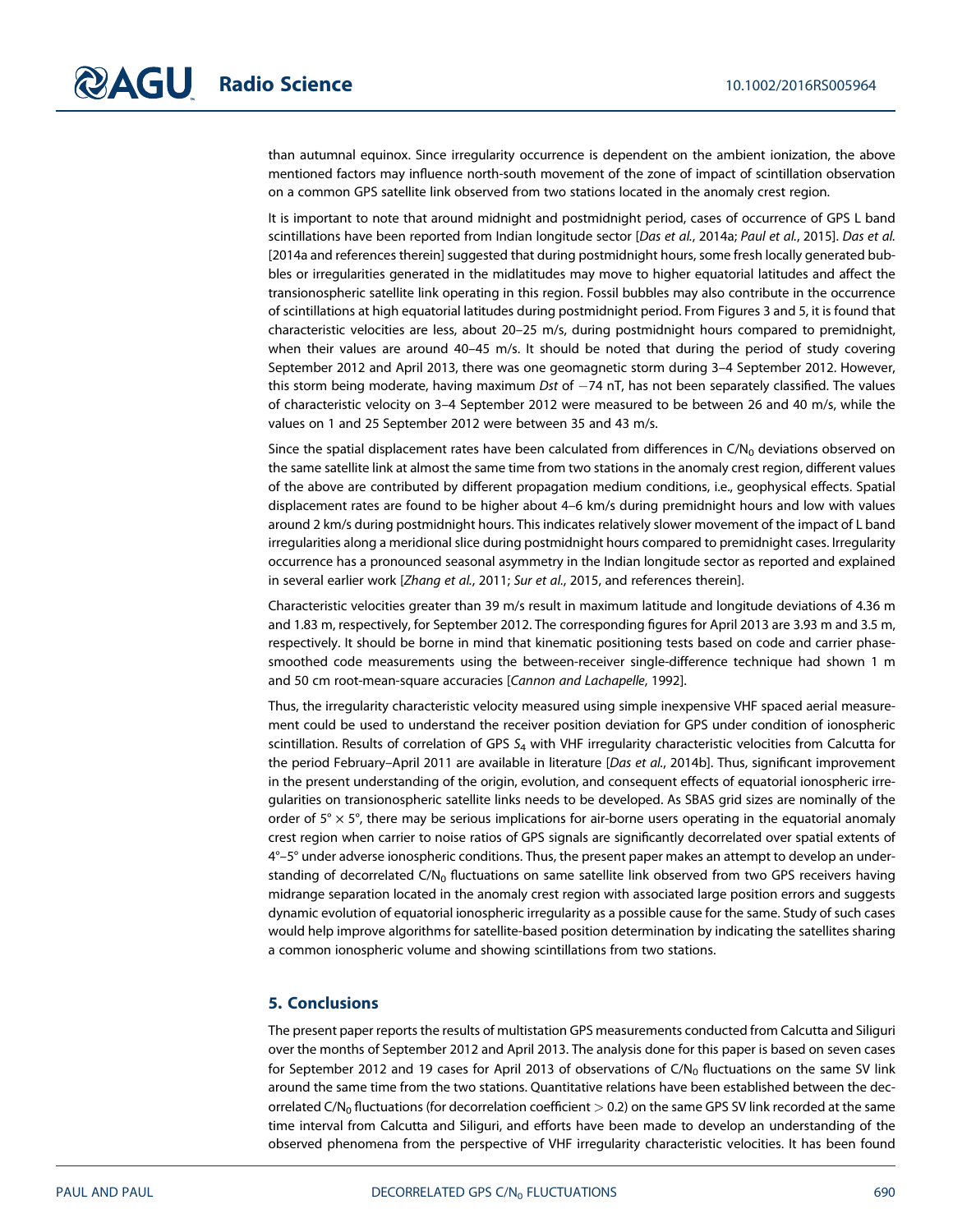that low values of correlation coefficients of L band  $C/N<sub>0</sub>$  deviations from two stations are associated with high values of characteristic velocities at VHF and resulting high receiver position errors. Spatial displacement rate, which corresponds to the north-south propagation velocity of the impact of the ionospheric irregularity on ground-based GPS receivers located at Calcutta and Siliguri, has been calculated which could be used for predicting satellite signal outages at stations along the same meridian.

#### Acknowledgments

This research has been sponsored in part by the Indian Space Research Organization (ISRO) through Research Projects at the S.K. Mitra Centre for Research in Space Environment, University of Calcutta, and Asian Office of Aerospace Research and Development (AOARD) through the SCINDA program. The authors are thankful to the Head of the Department, Department of Physics, North Bengal University, Siliguri, West Bengal, India, for support in operating the GPS receiver during the multistation campaign period. The GPS data recorded at North Bengal University and the VHF data from Calcutta are available with A. Paul (ashik\_paul@rediffmail.com), while the SCINDA data may be made available on request to the principal investigator of the global SCINDA program, K. Groves (keith.groves@bc.edu). IGS data are available at http://sopac.ucsd.edu.

## References

- Akala, A. O., G. K. Seemala, P. H. Doherty, C. E. Valladares, C. S. Carrano, J. Espinoza, and S. Oluyo (2013), Comparison of equatorial GPS-TEC observations over an African station and an American station during the minimum and ascending phases of solar cycle 24, Ann. Geophys., 31, 2085–2096, doi:10.5194/angeo-31-2085-2013.
- Anderson, D. N., and G. Haerendel (1979), The motion of depleted plasma regions in the equatorial ionosphere, J. Geophys. Res., 84, 4251–4256, doi:10.1029/JA084iA08p04251.
- Bagiya, M. S., H. P. Joshi, K. N. Iyer, M. Aggarwal, S. Ravindran, and B. M. Pathan (2009), TEC variations during low solar activity period (2005–2007) near the equatorial ionospheric anomaly crest region in India, Ann. Geophys., 27, 1047–1057.
- Balan, N., Y. Otsuka, and S. Fukao (1997), New aspects in the annual variation of the ionosphere observed by the MU radar, Geophys. Res. Lett., 24, 2287–2290, doi:10.1029/97GL02184.
- Balan, N., Y. Otsuka, G. J. Bailey, and S. Fukao (1998), Equinoctial asymmetries in the ionosphere and thermosphere observed by the MU radar, J. Geophys. Res., 103, 9481–9495, doi:10.1029/97JA03137.
- Balan, N., Y. Otsuka, S. Fukao, M. A. Abdu, and G. J. Bailey (2000), Annual variations of the ionosphere: A review based on MU radar observations, Adv. Space Res., 25(1), 153–162, doi:10.1016/S0273-1177(99)00913-8.
- Bhattacharyya, A., S. J. Franke, and K. C. Yeh (1989), Characteristic velocity of equatorial F region irregularities determined from spaced receiver scintillation data, J. Geophys. Res., 94, 11,959–11,969, doi:10.1029/JA094iA09p11959.
- Bhattacharyya, A., S. Basu, K. M. Groves, C. E. Valladares, and R. Sheehan (2001), Dynamics of equatorial F region irregularities from spaced receiver scintillation observations, Geophys. Res. Lett., 28, 119–122, doi:10.1029/2000GL012288.
- Bhuyan, P. K., and R. R. Borah (2007), TEC derived from GPS network in India and comparison with the IRI, Adv. Space Res., 39, 830–840, doi:10.1016/j.asr.2006.12.042.
- Briggs, B. H., G. L. Phillips, and D. H. Shinn (1950), The analysis of observations on spaced receivers of the fading of radio signals, Proc. Phys. Soc. B, 63, 106, doi:10.1088/0370-1301/63/2/305.
- Cannon, M. E., and G. Lachapelle (1992), Analysis of a high-performance C/A-code GPS receiver in kinematic mode, Navigation, 39(3), 285–300.
- Das, A., A. DasGupta, and S. Ray (2010), Characteristics of L-band (1.5 GHz) and VHF (244MHz) amplitude scintillations recorded at Kolkata during 1996-2006 and development of models of occurrence probability of scintillations using neural network, J. Atmos. Sol. Terr. Phys., 72(9–10), 685–704.
- Das, A., K. S. Paul, S. Haldar, K. Basu, and A. Paul (2014), Characteristics of equatorial ionization anomaly (EIA) in relation to transionospheric satellite links around the northern crest in the Indian longitudinal sector, Ann. Geophys., 32, 91–97.
- Das, T., K. S. Paul, and A. Paul (2014a), Observation of ionospheric irregularities around midnight and post-midnight near the northern crest of the equatorial ionization anomaly in the Indian longitude sector: Case studies, J. Atmos. Sol. Terr. Phys., 121, 188–195.
- Das, T., B. Roy, and A. Paul (2014b), Effects of transionospheric signal decorrelation on Global Navigation Satellite System (GNSS) performance studied from irregularity dynamics around the northern crest of EIA, Radio Sci., 49, 851–860, doi:10.1002/2014RS005406.
- DasGupta, A., S. Ray, A. Paul, P. Banerjee, and A. Bose (2004), Errors in position-fixing by GPS in an environment of strong equatorial scintillations in the Indian zone, Radio Sci., 39, RS1S30, doi:10.1029/2002RS002822.
- Dyson, P. L., and R. F. Benson (1978), Topside sounder observations of equatorial bubbles, Geophys. Res. Lett., 5, 795–798, doi:10.1029/ GL005i009p00795.
- Fejer, B. G., D. T. Farley, C. A. Gonzales, R. F. Woodman, and C. Calderon (1981), F region east-west drifts at Jicamarca, J. Geophys. Res., 86, 215–218, doi:10.1029/JA086iA01p00215.
- Fejer, B. G., E. Kudeki, and D. T. Farley (1985), Equatorial F region zonal plasma drifts, J. Geophys. Res., 90, 12,249–12,255, doi:10.1029/ JA090iA12p12249.
- Fejer, B. G., E. R. de Paula, I. S. Batista, E. Bonelli, and R. F. Woodman (1989), Equatorial F region vertical plasma drifts during solar maxima, J. Geophys. Res., 94, 12,049–12,054, doi:10.1029/JA094iA09p12049.

- Kintner, P. M., B. M. Ledvina, and E. R. de Paula (2007), GPS and ionospheric scintillations, Space Weather, 5, S09003, doi:10.1029/ 2006SW000260.
- Kudeki, E., and S. Bhattacharyya (1999), Post-sunset vortex in equatorial F region plasma drifts and implication for bottom side spread F, J. Geophys. Res., 104, 28,163–28,170, doi:10.1029/1998JA900111.
- Liu, L., M. He, X. Yue, B. Ning, and W. Wan (2010), Ionosphere around equinoxes during low solar activity, J. Geophys. Res., 115, A09307, doi:10.1029/2010JA015318.
- Liu, L., H. Le, Y. Chen, M. He, W. Wan, and X. Yue (2011), Features of the middle- and low-latitude ionosphere during solar minimum as revealed from COSMIC radio occultation measurements, J. Geophys. Res., 116, A09307, doi:10.1029/2011JA016691.
- Maruyama, T., and N. Matuura (1984), Longitudinal variability of annual changes in activity of equatorial spread-F and plasma bubbles, J. Geophys. Res., 89, 10,903–10,912, doi:10.1029/JA089iA12p10903.
- Paul, A., and A. DasGupta (2010), Characteristics of the equatorial ionization anomaly in relation to the day-to-day variability of ionospheric irregularities around the postsunset period, Radio Sci., 45, RS6001, doi:10.1029/2009RS004329.
- Paul, A., B. Roy, S. Ray, A. Das, and A. DasGupta (2011), Characteristics of intense space weather events as observed from a low latitude station during solar minimum, J. Geophys. Res., 116, A10307, doi:10.1029/2010JA016330.
- Paul, A., H. Haralambous, and C. Oikonomou (2015), Characteristics of post-midnight L band scintillation in the transition region from the equatorial to mid-latitudes over the Indian longitude sector using COSMIC, C/NOFS and GPS measurements, Radio Sci., 50, 1246-1255, doi:10.1002/2015RS005807.

Kawamura, S., N. Balan, Y. Otsuka, and S. Fukao (2002), Annual and semiannual variations of the midlatitude ionosphere under low solar activity, J. Geophys. Res., 107(A8), 1166, doi:10.1029/2001JA000267.